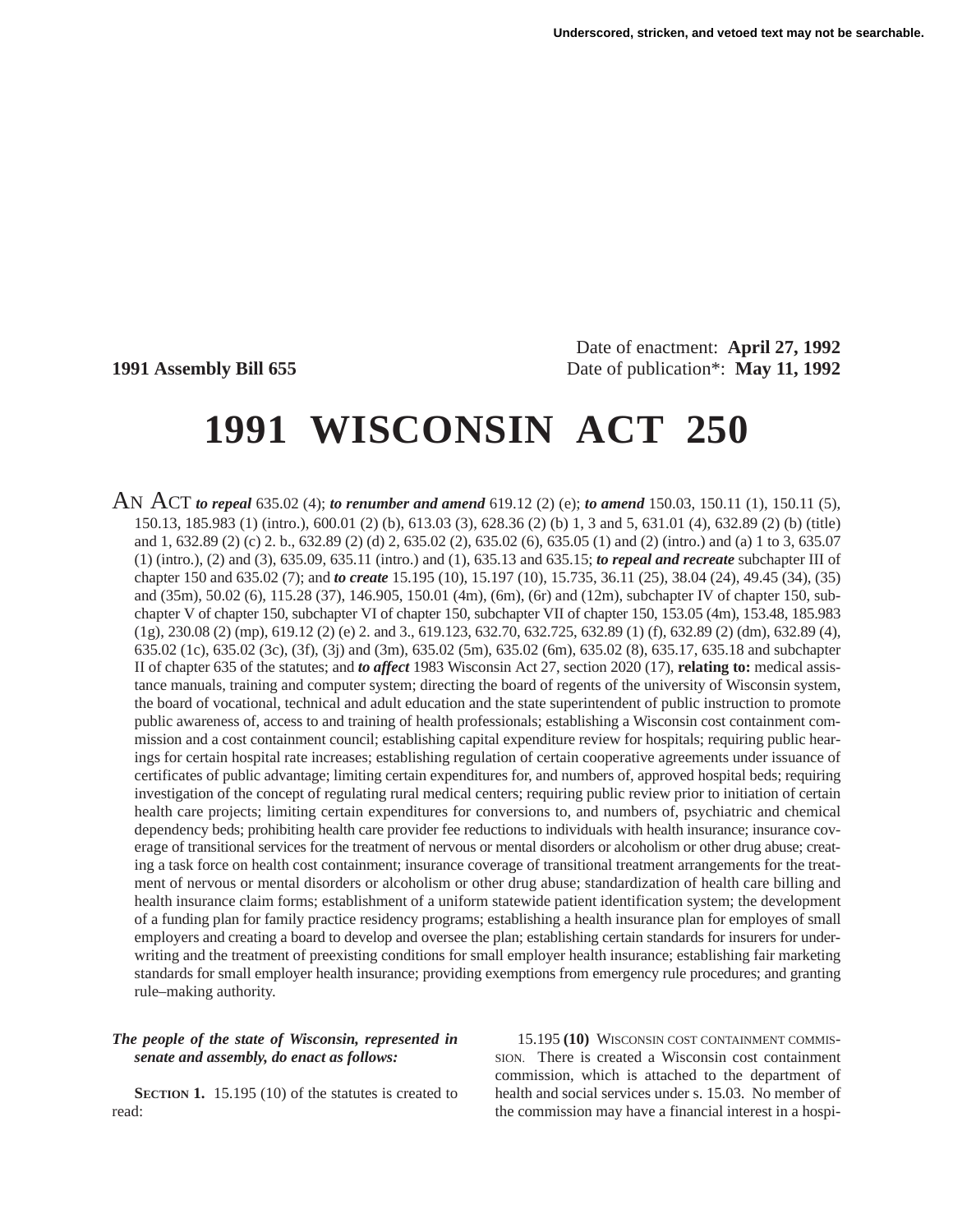tal, as defined in s. 50.33 (2). Any member who voluntarily assumes a financial interest in a hospital shall vacate the office. Any member who involuntarily assumes a financial interest in a hospital shall divest himself or herself of the interest within a reasonable time or shall vacate the office.

**SECTION 2.** 15.197 (10) of the statutes is created to read:

15.197 **(10)** COST CONTAINMENT COUNCIL. There is created a cost containment council. The council shall consist of 11 members appointed for 4–year terms, who shall represent a balance of economic, provider, scientific, government and consumer viewpoints. No more than 3 members may be state employes. The following members shall be appointed from the following groups of nominees:

(a) Three members nominated by the Wisconsin hospital association.

(b) One member nominated by the state medical society of Wisconsin. This member shall be a physician, as defined in s. 448.01 (5).

(c) One member nominated by the largest service insurance corporation licensed under ch. 613. Determination of size under this paragraph is based on premium volume, as reported in the most recent Wisconsin insurance commissioner's report on business.

(d) One member nominated by the Wisconsin association of life and health insurers.

(e) One member nominated by the Wisconsin nurses association. This member shall be a registered nurse licensed under s. 441.06.

**SECTION 3.** 15.735 of the statutes is created to read: **15.735 Same; attached boards. (1)** SMALL EMPLOYER INSURANCE BOARD. There is created a small employer insurance board which is attached to the office of the commissioner of insurance under s. 15.03. The board shall consist of 11 members. Notwithstanding s. 15.07 (2) (intro.), one member shall be the commissioner of insurance, or his or her designee, who shall be a nonvoting member and who shall serve permanently as chairperson of the board. The other 10 members shall be nominated by the governor, and with the advice and consent of the senate appointed, for 3–year terms. Five members shall represent employers that are eligible to participate in the plan under subch. II of ch. 635, and 5 members shall represent employes of employers that are eligible to participate in the plan under subch. II of ch. 635.

**SECTION 4.** 36.11 (25) of the statutes is created to read:

36.11 **(25)** TRAINING OF HEALTH PROFESSIONALS. The board shall promote public awareness of, access to and training of health professionals for rural and underserved urban areas.

**SECTION 5.** 38.04 (24) of the statutes is created to read:

# – 2 – **1991 Assembly Bill 655**

38.04 **(24)** TRAINING OF HEALTH PROFESSIONALS. The board shall promote public awareness of, access to and training of health professionals for rural and underserved urban areas.

**SECTION 6.** 49.45 (34), (35) and (35m) of the statutes are created to read:

49.45 **(34)** MEDICAL ASSISTANCE MANUAL. The department shall prepare a medical assistance manual that is clear, comprehensive and consistent with ss. 49.43 to 49.47 and 42 USC 1396a to 1396u and shall, no later than July 1, 1992, provide the manual to counties for use by county employes who administer the medical assistance program.

**(35)** TRAINING FOR NONPROFIT ORGANIZATIONS. The department shall provide training to employes and volunteers of private nonprofit organizations concerning medical assistance eligibility under s. 49.47 of persons whose incomes exceed the levels under s. 49.47 (4) (am) and (c) 1. before consideration, under s. 49.47 (4) (c) 2., of the level of those persons' medical expenses.

**(35m)** COMPUTER SYSTEM REDESIGN. The department shall ensure that any redesign or replacement of the computer network that is used by counties on the effective date of this subsection .... [revisor inserts date], to determine eligibility for medical assistance includes the capability of determining eligibility for medical assistance under s. 49.47 (4) (c) 2.

**SECTION 7.** 50.02 (6) of the statutes is created to read:

50.02 **(6)** REGULATION OF RURAL MEDICAL CENTERS. The department shall investigate the concept of regulating a new category of health care providers, known as rural medical centers.

**SECTION 8.** 115.28 (37) of the statutes is created to read:

115.28 **(37)** TRAINING OF HEALTH PROFESSIONALS. Promote public awareness of, access to and training of health professionals for rural and underserved urban areas.

**SECTION 9.** 146.905 of the statutes is created to read:

**146.905 Reduction in fees prohibited. (1)** Except as provided in sub. (2), a health care provider, as defined in s. 146.81 (1), or a pharmacist licensed under ch. 450, that provides a service or a product to an individual with coverage under a disability insurance policy, as defined in s. 632.895 (1) (a), may not reduce or eliminate or offer to reduce or eliminate coinsurance or a deductible required under the terms of the disability insurance policy.

**(2)** Subsection (1) does not apply if payment of the total fee would impose an undue financial hardship on the individual receiving the service or product.

**SECTION 10.** 150.01 (4m), (6m), (6r) and (12m) of the statutes are created to read: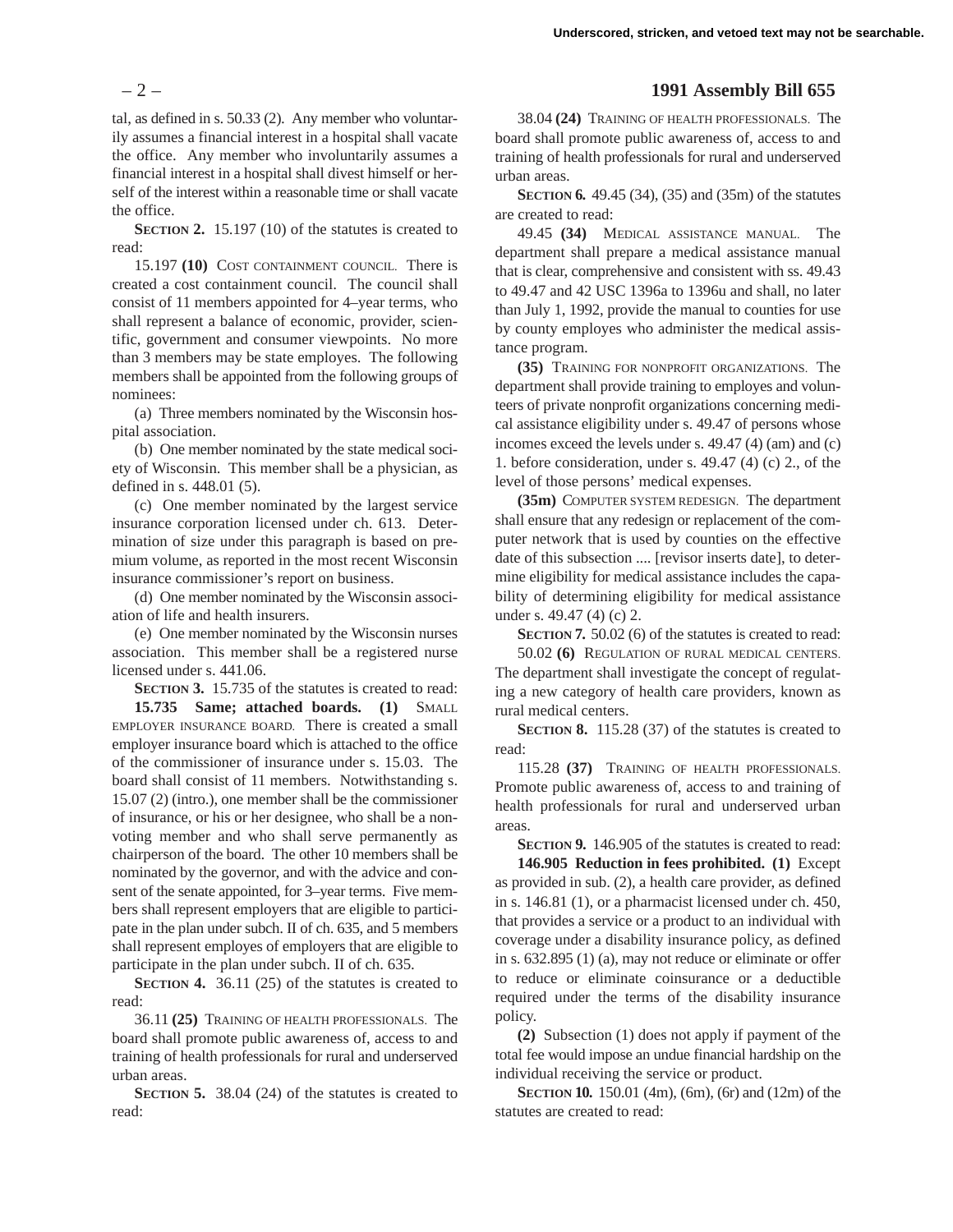## **1991 Assembly Bill 655** – 3 –

150.01 **(4m)** "Approved bed capacity" means the bed count collected and verified by the department and by a hospital.

**(6m)** "Capital expenditure limit" means the maximum amount of capital expenditures that may be approved under subch. III.

**(6r)** "Commission" means the Wisconsin cost containment commission.

**(12m)** "Innovative medical technology" means equipment or procedures that are potentially useful for diagnostic or therapeutic purposes and that introduce new technology in the diagnosis and treatment of illness.

**SECTION 11.** 150.03 of the statutes is amended to read:

**150.03 Rule making; forms.** The department shall adopt rules and set standards to administer this chapter subchs. I and II. The department shall create the forms to be used and timetables to be followed under subchs. I and II in applying for an approval and in applying for the renewal or modification of an approval. The department shall issue a statement of the applicable rules and procedures to be followed in reviewing an application under subchs. I and II with each application form.

**SECTION 12.** 150.11 (1) of the statutes is amended to read:

150.11 **(1)** The department may refuse to issue or renew, under s. 50.03, any license for a nursing home, and may withhold, suspend or revoke, under s. 50.35, any approval for a hospital, that fails to comply with this chapter.

**SECTION 13.** 150.11 (5) of the statutes is amended to read:

150.11 **(5)** The department may reject the application for approval of a project operated by any person who has repeatedly been subject to the penalties specified in this section or may impose restrictions as part of its approval to ensure compliance with this chapter subchs. I, II and III.

**SECTION 14.** 150.13 of the statutes is amended to read:

**150.13 Fees.** Any person applying for approval under this chapter subch. I or  $II$  shall pay an application fee equal to 0.37% of the estimated project cost, but not less than \$1,850 and not more than \$37,000. No application is complete without payment of the correct fee.

**SECTION 15.** Subchapter III of chapter 150 of the statutes is repealed and recreated to read:

#### **CHAPTER 150**

#### SUBCHAPTER III

#### CAPITAL EXPENDITURE REVIEW PROGRAM

**150.61 Applicability.** Beginning July 1, 1993, no person may do any of the following without first obtaining the commission's approval:

**(1)** Except as provided in s. 150.613, obligate for a capital expenditure, by or on behalf of a hospital, that exceeds \$1,000,000. The cost of the studies, surveys,

plans and other activities essential to the proposed capital expenditure shall be included in determining the value of the capital expenditure. Any donation of equipment or facilities that, if acquired directly, would be subject to review under this subchapter is a capital expenditure. Any transfer of equipment or facilities for less than fair market value that, if transferred at fair market value, would be subject to review under this subchapter is a capital expenditure.

**(2)** Implement services new to the hospital that exceed \$500,000 in a 12–month period, including an organ transplant program, burn center, neonatal intensive care program, cardiac program or air transport services, implement other services or programs specified by the commission by rule or, after June 30, 1996, add psychiatric or chemical dependency beds.

**(3)** Obligate for an expenditure, by or on behalf of a hospital, independent practitioner, partnership, unincorporated medical group or service corporation as defined in s. 180.1901 (2), that exceeds \$500,000 for clinical medical equipment.

**(4)** Purchase or otherwise acquire a hospital.

**(5)** Construct or operate an ambulatory surgery center or a home health agency.

**150.613 Exemptions from capital expenditure review.** (1) Section 150.61 does not apply if a person has, prior to July 1, 1993, entered into a legally enforceable contract, promise or agreement with another to do any of the activities specified in s.  $150.61$  (1) to (5).

**(2)** A person may obligate for a capital expenditure, by or on behalf of a hospital, without obtaining the approval of the commission if the expenditure is for heating, air conditioning, ventilation, electrical systems, energy conservation, telecommunications, computer systems or nonsurgical outpatient services, unless any of the above is a constituent of another project reviewable under s. 150.61 or unless expenditures for any of the above would exceed 20% of a hospital's gross annual patient revenue for its last fiscal year.

## **150.63 Innovative medical technology exemption. (1)** In this section:

(a) "Clinical trial" means clinical research conducted under approved protocols in compliance with federal requirements applicable to investigations involving human subjects, including the requirement for an informed consent advising the patient clearly of the risks associated with participating in the clinical development and evaluation project.

(b) "Innovative medical technology" means equipment or procedures that are potentially useful for diagnostic or therapeutic purposes and that introduce new technology in the diagnosis and treatment of illness.

**(2)** The commission may grant an exemption from the requirements of approval under this subchapter for the research, development and evaluation of innovative medical technology, the development of the clinical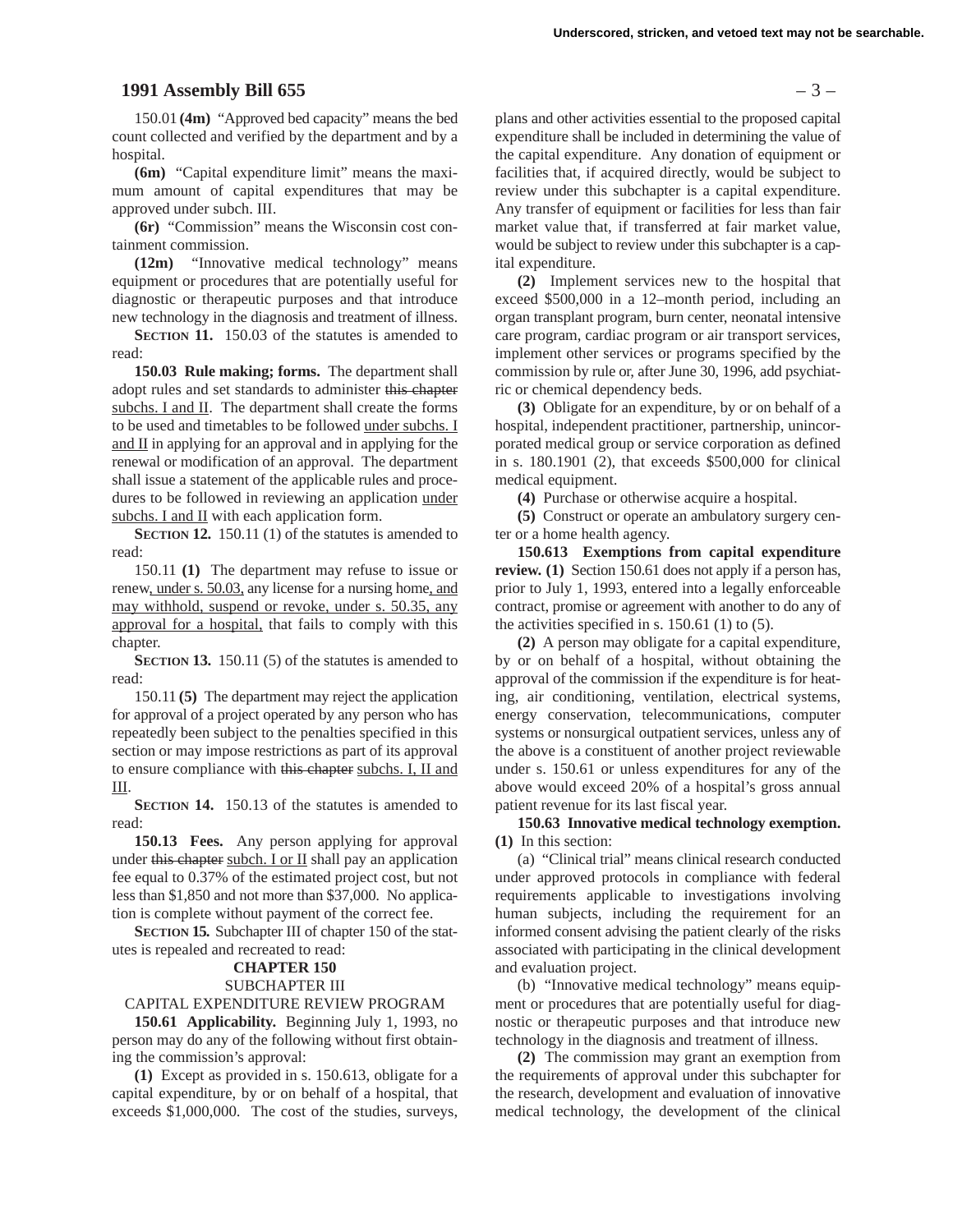#### – 4 – **1991 Assembly Bill 655**

applications of this technology or the research, development and evaluation of a major enhancement to existing medical technology if all of the following occur:

(a) The commission receives an application for an exemption from a person intending to undertake a capital expenditure in excess of \$500,000 or intending to undertake a substantial change in a health service.

(b) Prior to applying for an exemption, preliminary animal studies or preliminary clinical investigation establishes that the innovative medical technology or major enhancement to existing medical technology has a reasonable probability of advancing clinical diagnosis or therapy.

(c) In the development and evaluation of the clinical applications the applicant undertakes scientifically sound studies to determine clinical efficacy, safety, cost– effectiveness and appropriate utilization levels in a clinical setting.

(d) The clinical trials, evaluation or research are conducted according to scientifically sound protocols subject to peer review and approval in accord with the requirements applicable to investigations and clinical evaluation involving human subjects.

(e) The innovative medical technology is being installed to conduct necessary research, development and evaluation.

(f) The applicant does not include any recovery of capital expenses incurred as part of an exemption under this section in its expense and revenue budget for purposes of rate setting, until the applicant receives the approval of the federal food and drug administration and of the commission under this subchapter for general medical use. The applicant may recover operating expenses only after all of the following occur:

1. Approval by the federal food and drug administration for safety and efficacy.

2. A 3rd party agrees to pay for these expenses.

**(3)** The commission may not grant more than 2 exemptions for any particular type of innovative medical technology or for any particular major enhancement to existing medical technology.

**150.64 Public hearing requirement. (1)** Any person intending to undertake a project or activity subject to this subchapter shall cause to be published a class 1 notice under ch. 985 in the official newspaper designated under s. 985.04 or 985.05 or, if none exists, in a newspaper likely to give notice in the area of the proposed project or activity. The notice shall describe the proposed project or activity and describe the time and place for the public hearing required under sub. (2).

**(2)** No sooner than 30 days after the date of publication of the notice under sub. (1), the person shall conduct a public hearing on the proposed project or activity. The hearing shall be on the expected impact of the proposed project or activity on health care costs, the expected improvement, if any, in the local health care delivery sys-

tem, and any other issue related to the proposed project or activity. Management staff, if any, of the person seeking to undertake the project or activity and, if possible, at least 3 members of the governing board of a not–for– profit health care provider, if any, seeking to undertake the project or activity shall attend the public hearing to review public testimony. The person seeking to undertake the project or activity shall record accurate minutes of the meeting, shall include copies of the minutes and any written testimony presented at the hearing in an application concerning the project or activity that is submitted under s. 150.67 and shall submit the application within 10 days after the date of the public hearing.

**150.65 Notification requirement.** Any person intending to undertake a project subject to this subchapter shall notify the commission in writing of this intent at least 30 days prior to submitting an application for review. Any application expires unless the commission declares it complete within one year after the date the applicant notifies the commission of its intent to undertake the project.

**150.67 Review requirements. (1)** The commission's review of an application begins on the date it receives a completed application. On or before the 20th day of the month following receipt of a completed application, the commission shall send a notice of receipt of a completed application to the applicant and shall publish a class 2 notice under ch. 985 containing this information in a daily newspaper with general circulation in the area where the proposed project would be located.

**(2)** The commission may group applications for the same or similar types of facilities, services or applications that are proposed, for concurrent review. The commission shall base its review under this subsection on a comparative analysis of these applications, using the criteria specified in s. 150.69 and a ranking of its priorities. The applicant has the burden of proving, by a preponderance of the evidence, that each of the criteria specified in s. 150.69 has been met or does not apply to the project. The commission shall, by rule, establish its review requirements under this subsection.

**150.69 Review criteria.** The commission shall use the following criteria in reviewing each application under this subchapter, plus any additional criteria it develops by rule. The commission shall consider cost containment as its first priority in applying these criteria, and shall consider the recommendations and comments of affected parties. The commission may not approve any project under this subchapter unless the applicant demonstrates:

**(1)** The project is consistent with the state health services plan under s. 150.82.

**(2)** A need for the project, as determined by current and projected utilization.

**(3)** The project would efficiently and economically use resources, including financing for capital investment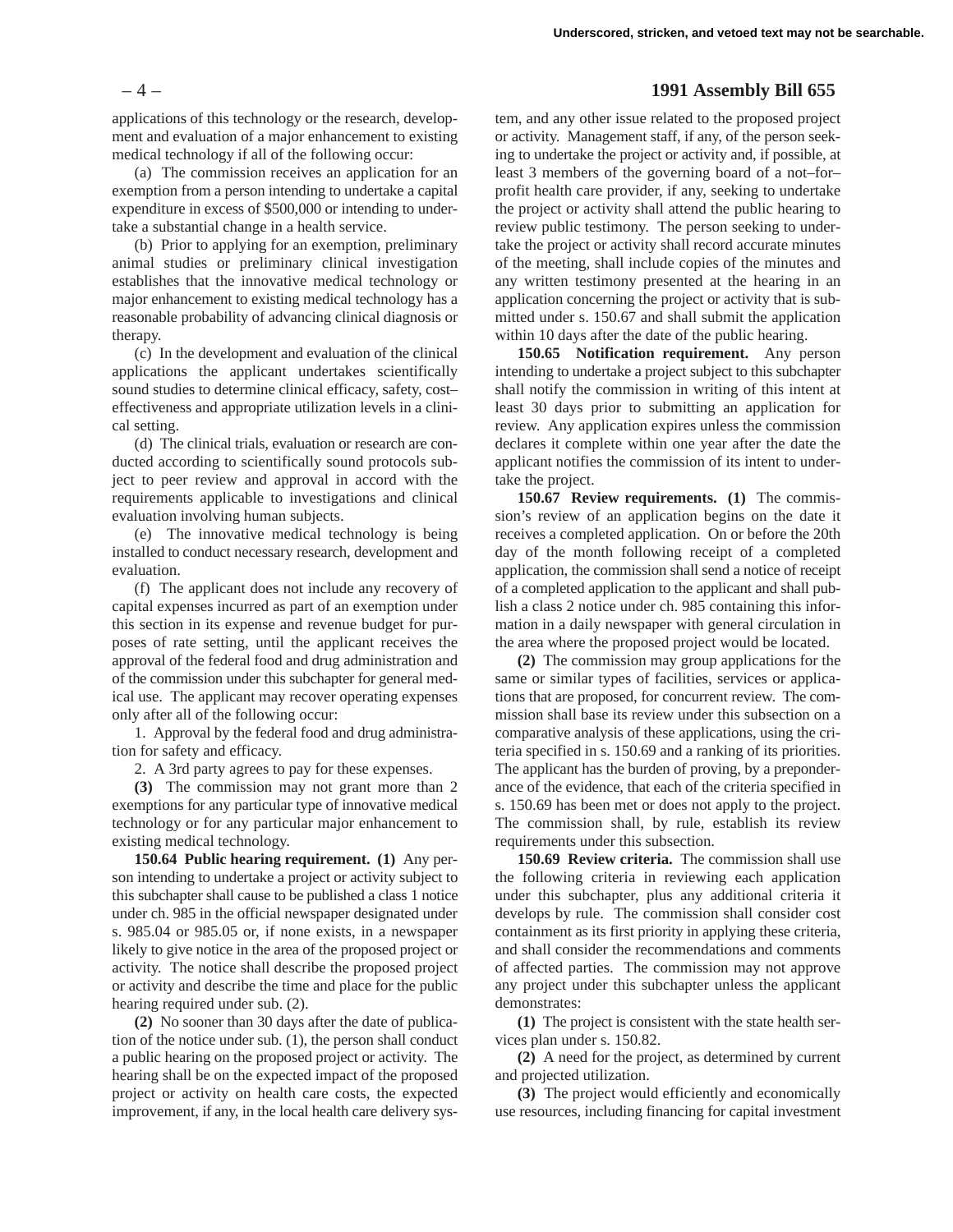## **1991 Assembly Bill 655** – 5 –

and operating expenses, when measured against alternative uses of resources.

**(4)** Sufficient cash reserves and cash flow to pay operating and capital costs.

**(5)** Increases in operating and capital costs resulting from the project are reasonable, including the direct charge to the consumer, the applicant's projected request for rate increases under ch. 52 and the charges to be paid by medical assistance and by disability insurers. The commission shall determine the effect on these rates of the applicant's project for review under this subsection.

**(6)** Financing is available at market rates.

**(7)** Health care personnel are available and would be effectively used.

**(8)** Proposed construction costs are consistent with industry averages.

**(9)** Any proposed addition of area and construction or renovation alternatives are cost–effective.

**(10)** The project is consistent with efficiency standards and criteria.

**(11)** The applicant is participating in a utilization review program that is applicable to a statistical sampling of all hospital patients regardless of payment source, that requires public disclosure of all review data in a form useful to the commission but protects the identities of individual patients and health care professionals and that is conducted by persons who are free of any substantial conflict of interest.

**(12)** The applicant has prepared a plan acceptable to the commission for the provision of health care to indigents.

**150.71 Review process. (1)** The commission shall hold a public meeting upon the request of an affected party to review projects seeking approval, at which all affected parties may present testimony. The commission may consider projects seeking approval that are within a related area at joint public meetings. The commission shall keep minutes or other record of testimony presented at the public meeting.

**(2)** The commission shall issue an initial finding to approve or reject the project within 75 days after the date it publishes its notice under s. 150.67 (1), unless all applicants consent to an extension of this period. The commission may not require substantial modification of any project as a condition of approval without the applicant's consent. The commission may extend by 60 days the review cycle of all projects being reviewed concurrently under s. 150.67 (2), if it finds that completing the reviews within 75 days after the date it publishes its notice under s. 150.67 (1) is not practicable due to the volume of applications received. The commission shall submit its decision to the applicant. Unless the applicant makes a timely request for a hearing under sub. (3), the commission's initial finding under this subsection is its final action.

**(3)** (a) Any applicant whose project is rejected may request a public hearing to review the commission's initial finding under sub. (2), if the request is submitted in writing within 10 days after the commission's decision, or may initiate a hearing under s. 227.42. The commission shall commence the hearing under sub. (2) within 30 days after receiving a timely request, unless all parties consent to an extension of this period.

(b) Except as provided in s. 227.42, ss. 227.43 to 227.50 do not apply to hearings under this subsection. The commission shall promulgate rules to establish:

1. Procedures for scheduling hearings under this subsection.

2. Procedures for conducting hearings under this subsection, including methods of presenting arguments, cross–examination of witnesses and submission of exhibits.

3. Procedures following the completion of a hearing under this subsection, including the establishment of time limits for issuance of a decision.

4. Standards relating to ex parte communication in hearings under this subsection.

5. Procedures for reconsideration and rehearing.

(c) The commission shall issue all decisions in writing.

(d) Each applicant at any hearing under this subsection has the burden of proving, by clear and convincing evidence, that the commission's initial finding was contrary to the weight of the evidence on the record when considered as a whole, arbitrary and capricious or contrary to law.

**150.73 Judicial review.** Any applicant adversely affected by a decision of the commission under s. 150.71 (3) may petition for judicial review of the decision under s. 227.52. The scope of judicial review shall be as provided in s. 227.57 and the record before the reviewing court shall consist of:

**(1)** The application and all supporting material received prior to the commission's initial finding under s. 150.71 (2).

**(2)** The record of the public meeting under s. 150.71 (1).

**(3)** The commission's analysis of the project and its compliance with the criteria specified in s. 150.69.

**(4)** The record of the hearing held under s. 150.71 (3).

**(5)** The commission's decision and analysis issued under s. 150.71 (2) or (3) (c).

**150.75 Validity and contents of an approval. (1)** An approval is valid for one year from the date of issuance. The commission may grant a single extension of up to 6 months.

**(2)** The commission shall specify the maximum expenditure that may be obligated for a project.

**(3)** Each approval shall include the proposed timetable for implementing and completing the project and, for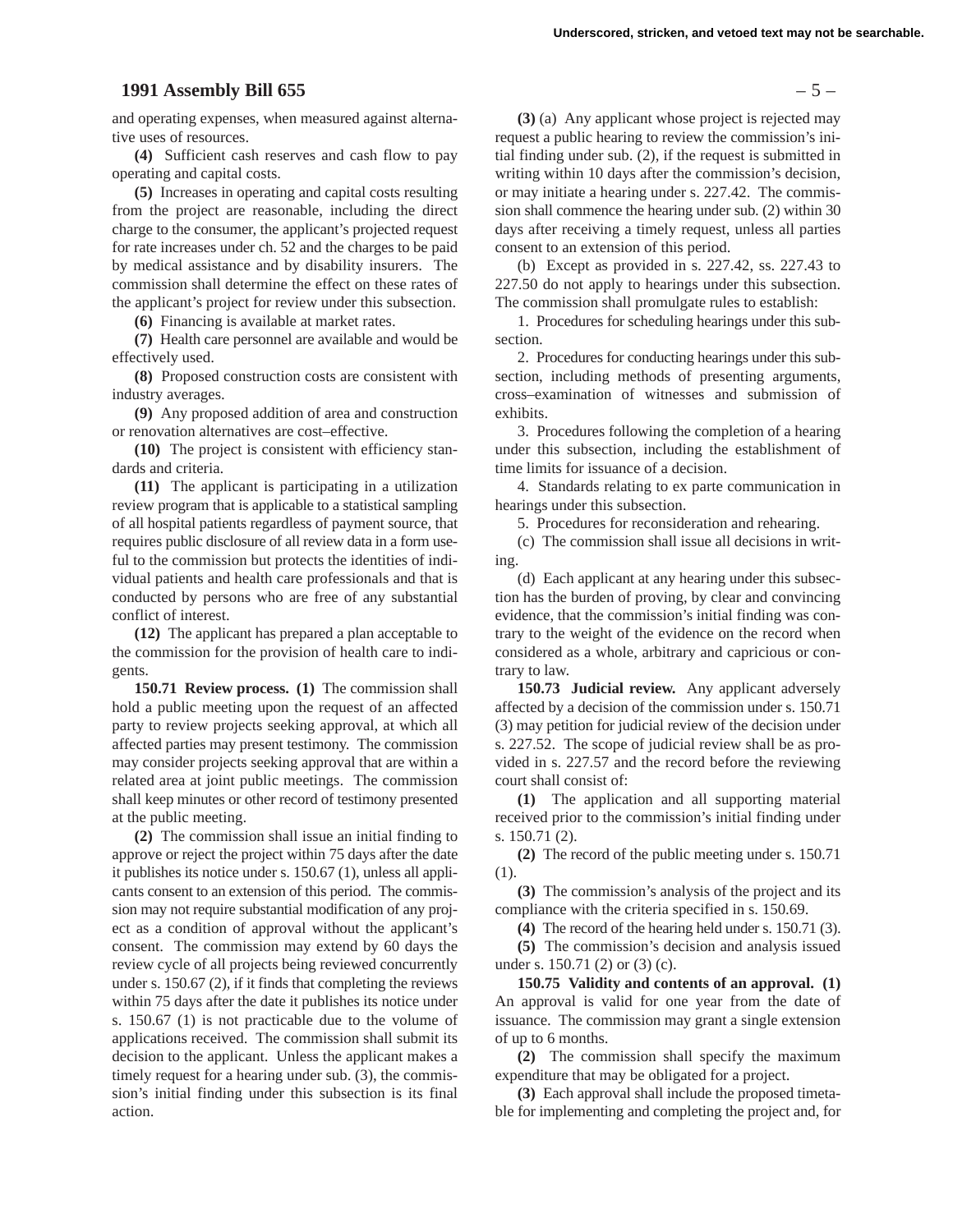the 3–year period following completion of the project, the project's depreciation and interest schedule, staff required for the project, the proposed per diem rate needed to pay capital costs and the proposed per diem rate needed to pay operating costs.

**150.76 Rate approval.** Rate reimbursement to cover the cost of the project established for medical assistance under s. 49.45 (3) (e) may not exceed the rates proposed in the approval under s. 150.75 (3) by more than 5% during the 3–year period following completion of the project. This section does not apply if the hospital demonstrates to the satisfaction of the commission that the excess was due to conditions beyond its control.

**150.77 Capital budget reporting.** Each hospital shall annually, by January 1, beginning January 1, 1993, report to the commission a proposed capital budget for the 5–year period that begins with July 1, 1993. This budget shall specify all anticipated capital expenditures subject to this subchapter and anticipated application dates, if any. This requirement does not apply to purchase or other acquisitions of a hospital under s. 150.61 (4). No application from a hospital under s. 150.65 to approve a project is complete until the commission receives this information.

**150.78 Rule making.** The commission shall promulgate all of the following rules:

**(1)** Establishing review requirements under s. 150.67 (2).

**(2)** Establishing procedures and standards under s. 150.71 (3) (b).

**(3)** Establishing a method for defining an acute care service area under s. 150.82 (2).

**150.80 Cost containment council.** The cost containment council shall:

**(1)** Advise the commission on matters relating to implementing this chapter, to containing hospital costs and to maintaining the quality of health care.

**(2)** Review and comment on proposed commission rules prior to the date that the commission proposes its rules in final draft form. The council shall complete its review and submit its comments to the commission within time limits specified by the commission. The commission shall transmit the written majority and minority comments, if any, of the council to the presiding officer of each house of the legislature under s. 227.19 (2).

**(3)** Periodically issue reports concerning:

(a) The performance of the commission and its operations.

(b) The degree to which general relief under s. 49.02, medical assistance under ss. 49.43 to 49.499 and medicare under 42 USC 1395 to 1395ccc do not pay rates equal to the rates paid by nongovernment payers. Reports under this paragraph shall be issued annually and shall discuss these effects on both a statewide and individual hospital basis.

# – 6 – **1991 Assembly Bill 655**

(c) The policy implications to hospitals and nongovernment payers of discounts granted to nongovernment payers. Reports under this paragraph shall be issued annually.

**(4)** Develop, review and recommend to the commission for adoption under s. 150.82 a state health services plan that includes a description of the hospital system in this state; identifies health care needs and surpluses with respect to existing health care services, facilities and equipment; and meets other requirements of the plan that are specified in s. 150.82.

**(6)** Prepare written minutes of each of its meetings.

**150.81 Enforcement. (1)** No person may recover through charges or rates any depreciation, interest or principal payments or any operating expenses associated with a project subject to this subchapter that does not have the commission's approval.

**(2)** (a) If a project whose cost falls below the minimum threshold specified in s. 150.61 (1), (2) or (3) incurs costs exceeding the threshold, the person who operates the project shall submit an application for the commission's approval under s. 150.61.

(b) If a project that has received the commission's approval incurs a cost overrun, the person who operates the project shall submit another application for the commission's approval under s. 150.61.

**(3)** The commission's approval of any project is revoked if the capital expenditures specified in the approval have not been obligated, if financing in an amount sufficient to complete the project has not been obtained or if substantial and continuing progress has not been undertaken within the period specified in the approval. In addition, the commission's approval of any project is revoked if the person who operates a project misses any other deadlines specified in the approval and fails to make a good faith effort to meet these deadlines.

**(4)** The commission may reject the application for approval of a project operated by any person who has repeatedly been subject to the penalties specified in this section or may impose restrictions as part of its approval to ensure compliance with this subchapter.

**150.82 State health services plan. (1)** The commission shall adopt a state health services plan, based on recommendations of the cost containment council made under s. 150.80 (4) and using information provided by the office of health care information, at least once every 3 years that includes a description of the hospital system in the state and identifies health care needs and surpluses with respect to existing health care services, facilities and equipment and other components the commission finds useful.

**(2)** The commission may not accept any application for a project under this subchapter for the addition of hospital beds that would exceed the number of beds described by the state health services plan for the acute care service area where the project would be located. The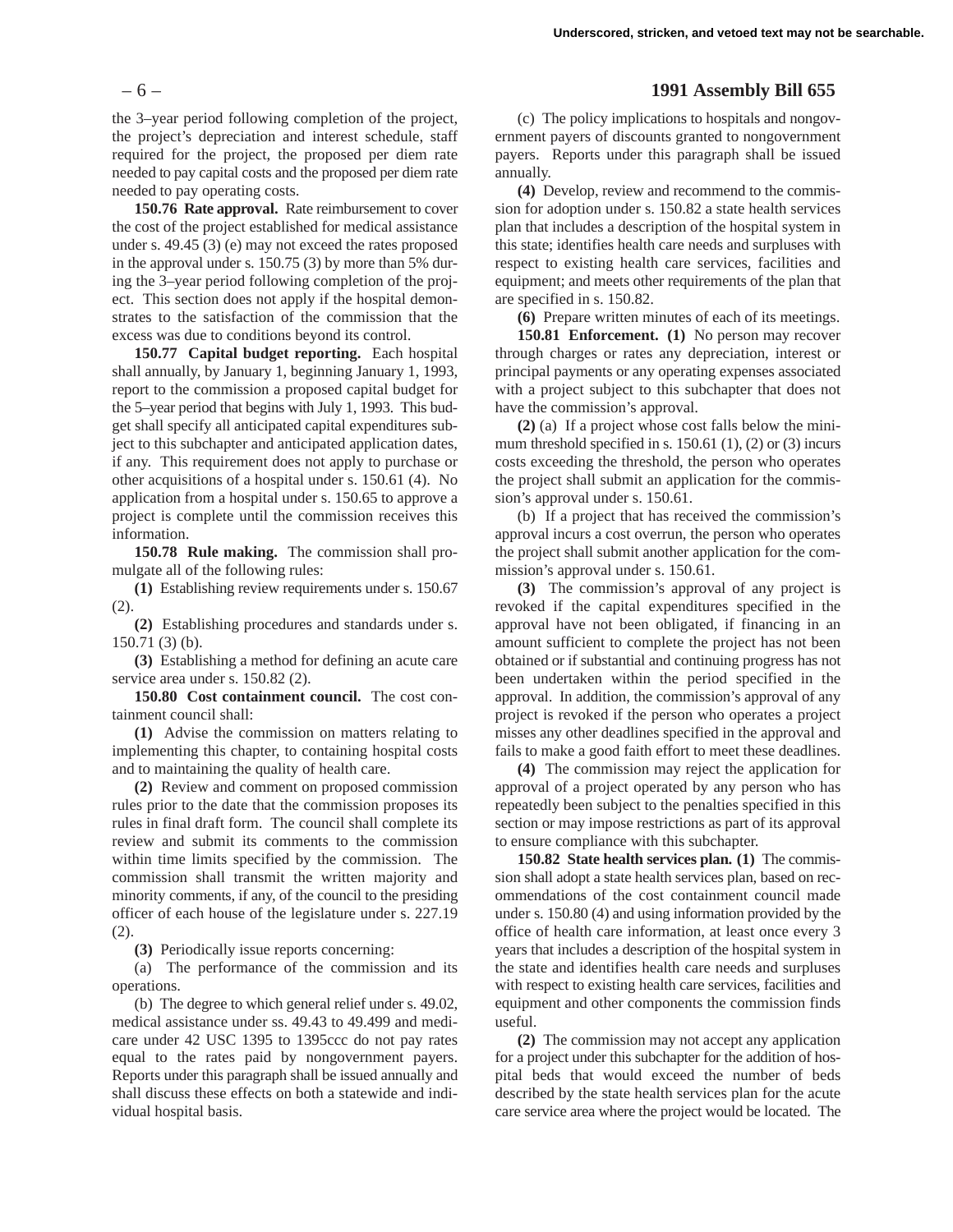# **1991 Assembly Bill 655** – 7 –

commission shall establish its method for defining an acute care service area by rule.

**SECTION 16.** Subchapter IV of chapter 150 of the statutes is created to read:

#### **CHAPTER 150** SUBCHAPTER IV

# HEALTH CARE COOPERATIVE AGREEMENTS **150.84 Definitions.** In this subchapter:

**(1)** "Cooperative agreement" means an agreement between 2 health care providers or among more than 2 health care providers for the sharing, allocation or referral of patients; or the sharing or allocation of personnel, instructional programs, support services and facilities, medical, diagnostic or laboratory facilities or procedures or other services customarily offered by health care providers.

**(2)** "Health care facility" means a facility, as defined in s. 647.01 (4), or any hospital, nursing home, community–based residential facility, county home, county infirmary, county hospital, county mental health center, tuberculosis sanatorium or other place licensed or approved by the department under s. 49.14, 49.16, 49.171, 50.02, 50.03, 50.35, 51.08, 51.09, 58.06, 149.01 or 149.02 or a facility under s. 45.365, 51.05, 51.06 or 149.06 or ch. 142.

**(3)** "Health care provider" means any person licensed, registered, permitted or certified by the department or by the department of regulation and licensing to provide health care services in this state.

**(4)** "Health maintenance organization" has the meaning given in s. 609.01 (2).

**(5)** "Preferred provider plan" has the meaning given in s. 609.01 (4).

**150.85 Certificate of public advantage. (1)** AUTHORITY. A health care provider may negotiate and voluntarily enter into a cooperative agreement with another health care provider in this state. The requirements of ch. 133 apply to the negotiations and cooperative agreement unless the parties to the agreement hold a certificate of public advantage for the agreement that is issued by the department and is in effect under this section.

**(2)** APPLICATION. Parties to a cooperative agreement may file an application with the department for a certificate of public advantage governing the cooperative agreement. The application shall include a signed, written copy of the cooperative agreement, and shall describe the nature and scope of the cooperation contemplated under the agreement and any consideration that passes to a party under the agreement.

**(3)** PROCEDURE FOR DEPARTMENT REVIEW. (a) The department shall review and approve or deny the application in accordance with the standards set forth in sub. (4) within 30 days after receiving the application. Unless the department issues a denial of the certificate of public advantage, the application is approved.

(b) If the department denies the application for a certificate of public advantage, the department shall issue the denial to the applicants in writing, including a statement of the basis for the denial and notice of the opportunity for a hearing under s. 227.44. If the applicant desires to contest the denial of an application, it shall, within 10 days after receipt of the notice of denial, send a written request for hearing under s. 227.44 to the division of hearings and appeals in the department of administration and so notify the department of health and social services.

**(4)** STANDARDS FOR CERTIFICATION. (a) The department shall issue a certificate of public advantage for a cooperative agreement if it determines all of the following:

1. That the benefits likely to result from the agreement substantially outweigh any disadvantages attributable to a reduction in competition likely to result.

2. That any reduction in competition likely to result from the agreement is reasonably necessary to obtain the benefits likely to result.

(b) In order to determine that the criterion under par. (a) 1. is met, the department shall find that at least one of the following is likely to result from the cooperative agreement:

1. The quality of health care provided to residents of the state will be enhanced.

2. A hospital, if any, and health care facilities that customarily serve the communities in the area likely affected by the cooperative agreement will be preserved.

3. Services provided by the parties to the cooperative agreement will gain cost efficiency.

4. The utilization of health care resources and equipment in the area likely affected by the cooperative agreement will improve.

5. Duplication of health care resources in the area likely affected by the cooperative agreement will be avoided.

(c) In order to determine that the criterion under par. (a) 2. is met, the department shall consider all of the following:

1. The likely adverse impact, if any, on the ability of health maintenance organizations, preferred provider plans, persons performing utilization review or other health care payers to negotiate optimal payment and service arrangements with hospitals and other health care providers.

2. Whether any reduction in competition among physicians, allied health professionals or other health care providers is likely to result directly or indirectly from the cooperative agreement.

3. Whether any arrangements that are less restrictive as to competition could likely achieve substantially the same benefits or a more favorable balance of benefits over disadvantages than that likely to be achieved from reducing competition.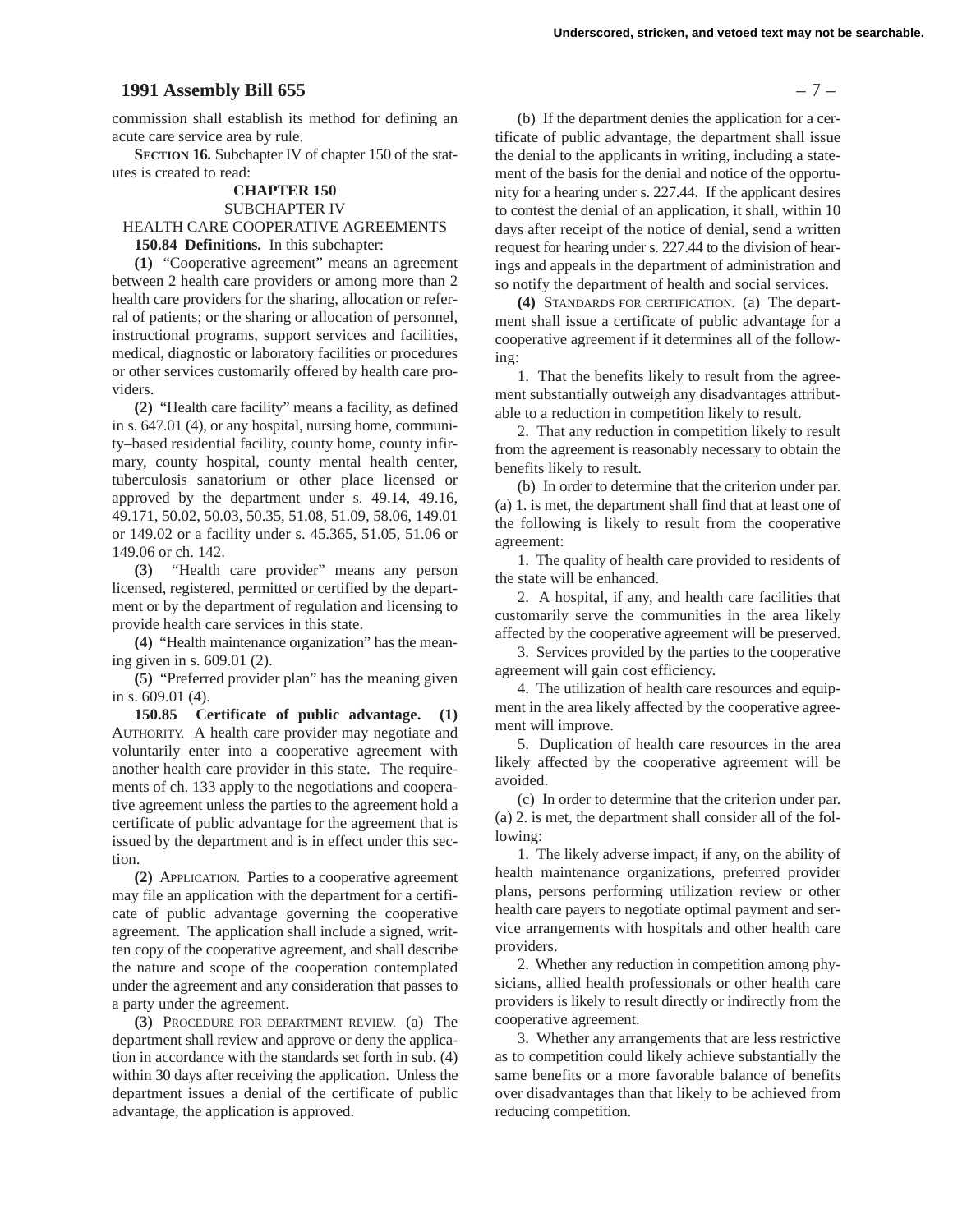**(5)** CERTIFICATE REVOCATION. (a) If the department determines that the benefits resulting from or likely to result from a cooperative agreement under a certificate of public advantage no longer outweigh any disadvantages attributable to any actual or potential reduction in competition resulting from the agreement, the department may revoke the certificate of public advantage governing the agreement and, if revoked, shall so notify the holders of the certificate. A holder of a certificate of public advantage whose certificate is revoked by the department may contest the revocation by sending a written request for hearing under s. 227.44 to the division of hearings and appeals created under s. 15.103 (1), within 10 days after receipt of the notice of revocation.

(b) If a party to a cooperative agreement that is issued a certificate of public advantage terminates its participation in the agreement, the party shall file a notice of termination with the department within 30 days after the termination takes effect. If all parties to the cooperative agreement terminate their participation in the agreement, the department shall revoke the certificate of public advantage for the agreement.

**(6)** RECORD KEEPING. The department shall maintain a file of all cooperative agreements for which certificates of public advantage are issued and that remain in effect.

**150.86 Judicial review.** A denial by the department under s. 150.85 (3) (b) of an application for a certificate of public advantage and a revocation by the department under s. 150.85 (5) (a) of a certificate of public advantage is subject to judicial review under ch. 227.

**SECTION 17.** Subchapter V of chapter 150 of the statutes is created to read:

# **CHAPTER 150** SUBCHAPTER V

## HOSPITAL RATE INCREASES

**150.90 Definitions.** In this subchapter:

**(1)** "Consumer price index" has the meaning given in s. 16.004 (8) (e) 1.

**(2)** Notwithstanding s. 150.01 (12), "hospital" has the meaning given in s. 50.33 (2), except that "hospital" does not include a center for the developmentally disabled as defined in s. 51.01 (3).

**(3)** "Rates" means individual charges of a hospital for the services that it provides.

**150.91 Public hearing.** No hospital may increase its rates or charge any payer an amount exceeding its rates that are in effect on the effective date of this section .... [revisor inserts date], unless the hospital first does all of the following:

**(1)** Causes to be published a class 1 notice under ch. 985 in the official newspaper designated under s. 985.04 or 985.05 or, if none exists, in a newspaper likely to give notice in the area where the hospital is located. The notice shall describe the proposed rate change and the time and place for the public hearing required under sub. (2).

# – 8 – **1991 Assembly Bill 655**

**(2)** No sooner than 30 days after the date of publication of the notice under sub. (1), conducts a public hearing on the proposed rate change. The hearing shall be on the expected impact of the proposed rate change on health care costs, the expected improvement, if any, in the local health care delivery system, and any other issue related to the proposed rate change. Management staff, if any, of the hospital proposing the rate change and, if possible, at least 3 members of the governing board of any not–for–profit hospital proposing the rate change shall attend the public hearing to review public testimony. The hospital shall record accurate minutes of the meeting and shall provide copies of the minutes and any written testimony presented at the hearing to the office of health care information within 10 days after the date of the public hearing.

**150.92 Exemption.** This subchapter does not apply to a hospital that proposes to increase its rates during the course of the hospital's fiscal year by any amount or amounts that, in the aggregate, do not exceed the percentage amount that is the percentage difference between the consumer price index reported for the 12–month period ending on December 31 of the preceding year and the consumer price index reported for the 12–month period ending on December 31 of the year prior to the preceding year.

**SECTION 18.** Subchapter VI of chapter 150 of the statutes is created to read:

# **CHAPTER 150** SUBCHAPTER VI MORATORIUM ON CONSTRUCTION OF HOSPITAL BEDS

**150.93 Moratorium on construction of hospital beds. (1)** The maximum number of beds of approved hospitals in this state that may be approved by the department for occupancy is 22,516.

**(2)** Except as provided in sub. (3), before July 1, 1996, no person may obligate for a capital expenditure or implement services, by or on behalf of a hospital, to increase the approved bed capacity of a hospital unless the person has, prior to the effective date of this subsection .... [revisor inserts date], entered into a legally enforceable contract, promise or agreement with another to so obligate or implement.

**(3)** A person may obligate for a capital expenditure, by or on behalf of a hospital, to renovate or replace on the same site existing approved beds of the hospital or to make new construction, if the renovation, replacement or new construction does not increase the approved bed capacity of the hospital, except that obligation for such a capital expenditure that exceeds \$1,000,000 is subject to subch. III.

**(4)** No person may transfer approved beds of a hospital to a facility that is associated with the hospital.

**SECTION 19.** Subchapter VII of chapter 150 of the statutes is created to read: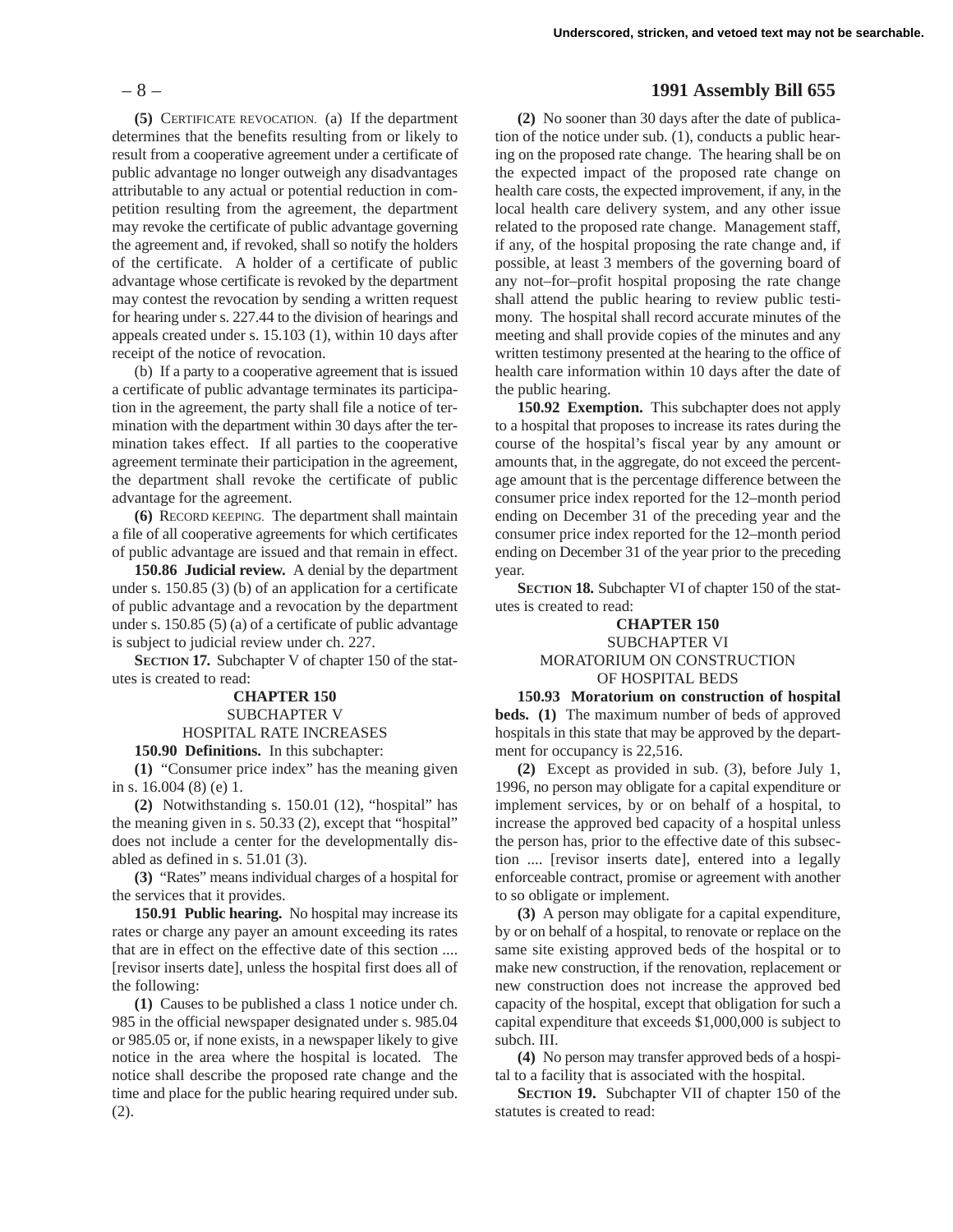#### **CHAPTER 150**

## SUBCHAPTER VII PSYCHIATRIC OR CHEMICAL DEPENDENCY BED LIMITATIONS

**150.94 Definition.** In this subchapter, notwithstanding s. 150.01 (12), "hospital" has the meaning given in s. 50.33 (2).

**150.95 Moratorium.** Before July 1, 1996, no person may obligate for a capital expenditure by or on behalf of a hospital, to add to the number of the licensed psychiatric or chemical dependency beds of the hospital that the department determines exist on the effective date of this section .... [revisor inserts date], or to establish a new hospital with psychiatric or chemical dependency beds. Before July 1, 1996, no person may convert existing hospital beds approved for occupancy to licensed psychiatric or chemical dependency beds of the hospital.

**SECTION 20.** 153.05 (4m) of the statutes is created to read:

153.05 **(4m)** The office shall provide the Wisconsin cost containment commission with information necessary for performance of duties of the Wisconsin cost containment commission under s. 150.82 (1) and as requested of the office by the Wisconsin cost containment commission.

**SECTION 21.** 153.48 of the statutes is created to read:

**153.48 Uniform accounting system.** For each fiscal year of a hospital that begins after June 30, 1993, the hospital shall use a uniform accounting system that is developed by the office and specified in rules promulgated by the department.

**SECTION 22.** 185.983 (1) (intro.) of the statutes, as affected by 1989 Wisconsin Act 336 and 1991 Wisconsin Act 39, is amended to read:

185.983 **(1)** (intro.) Every such voluntary nonprofit sickness care plan shall be exempt from chs. 600 to 646, with the exception of ss. 601.04, 601.13, 601.31, 601.41, 601.42, 601.43, 601.44, 601.45, 611.67, 619.04, 628.34 (10), 631.93, 632.775, 632.79, 632.795, 632.87 (2m), (3) and (5), 632.895 (5) and (9) and 632.896, subch. II of ch. 619 and chs. 609, 630, 635, 645 and 646, but the sponsoring association shall:

**SECTION 23.** 185.983 (1g) of the statutes is created to read:

185.983 **(1g)** A cooperative association that is a small employer insurer, as defined in s. 635.02 (8), is subject to the health insurance mandates, as defined in s. 601.423 (1), to the same extent as any other small employer insurer, as defined in s. 635.02 (8).

**SECTION 24.** 230.08 (2) (mp) of the statutes is created to read:

230.08 **(2)** (mp) One staff director of the Wisconsin cost containment commission, created under s. 15.195 (10).

**SECTION 25.** 600.01 (2) (b) of the statutes, as created by 1991 Wisconsin Act 39, is amended to read:

600.01 **(2)** (b) Group or blanket insurance described in sub. (1) (b) 3. and 4. is not exempt from ch.  $633$  or  $635$ .

**SECTION 26.** 613.03 (3) of the statutes is amended to read:

613.03 **(3)** APPLICABILITY OF INSURANCE LAWS. Except as otherwise specifically provided, service insurance corporations organized or operating under this chapter are subject to subch. II of ch. 619 and ss. 610.01, 610.11, 610.21, 610.23 and 610.24 and chs. 600, 601, 609, 617, 620, 623, 625, 627, 628, 631, 632, 635 and 645 and to no other insurance laws.

**SECTION 27.** 619.12 (2) (e) of the statutes, as created by 1991 Wisconsin Act 39, is renumbered 619.12 (2) (e) 1. and amended to read:

619.12 **(2)** (e) 1. No Except as provided in subd. 2, no person who is eligible for health care benefits provided by an employer on a self–insured basis or through health insurance is eligible for coverage under the plan.

**SECTION 28.** 619.12 (2) (e) 2. and 3. of the statutes are created to read:

619.12 **(2)** (e) 2. Subdivision 1 does not apply to a person who is eligible for health care benefits under the small employer health insurance plan under subch. II of ch. 635 if all of the following apply:

a. The person is certified in writing by a physician licensed under ch. 448 to have a severe and chronic or long–lasting physical or mental illness or disability.

b. The board determines that the coverage under the small employer health insurance plan under subch. II of ch. 635 is not substantially equivalent to or greater than the coverage under the plan.

c. The board finds that the person is eligible for coverage under the plan after a review process, determined by the commissioner by rule under s. 619.123, that evaluates and approves the certification by the physician that the person has a severe and chronic or long–lasting physical or mental illness or disability.

3. The requirements under sub. (1) (a) to (d) do not apply to a person who is found eligible for coverage under the plan by the board under subd. 2.

**SECTION 29.** 619.123 of the statutes is created to read: **619.123 Rules for review of physician certification.** The commissioner shall promulgate rules that establish the procedure to be used by the board under s. 619.12 (2) (e) 2. c. The rules shall provide for an insurer that would be affected by the decision of the board to participate in the review process to contest or support the physician's certification.

**SECTION 30.** 628.36 (2) (b) 1, 3, and 5, of the statutes are amended to read:

628.36 **(2)** (b) 1. Except for health maintenance organizations, preferred provider plans and, limited service health organizations and the small employer health insurance plan under subch. II of ch. 635, no health care plan may prevent any person covered under the plan from choosing freely among providers who have agreed to par-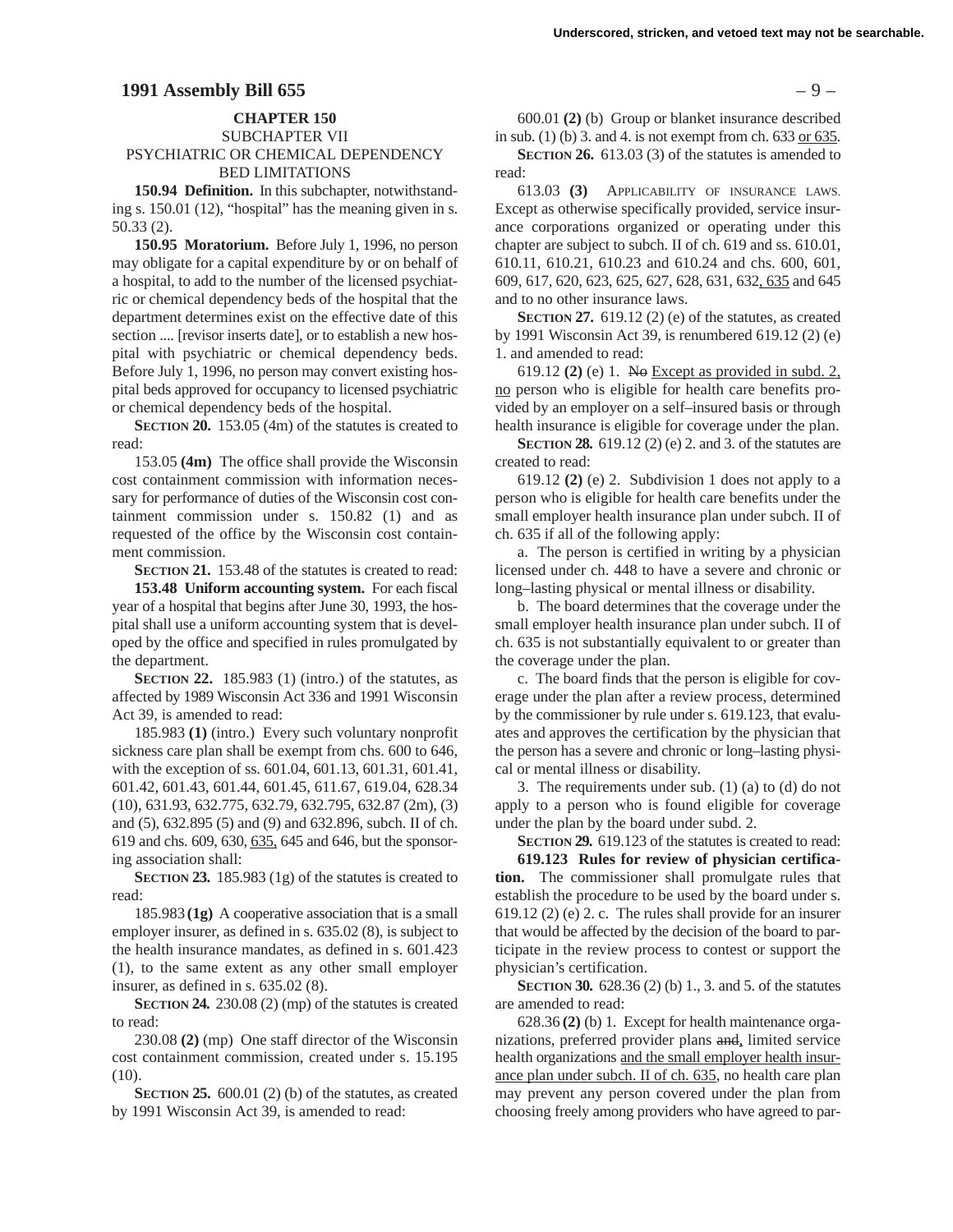ticipate in the plan and abide by its terms, except by requiring the person covered to select primary providers to be used when reasonably possible.

3. Except as provided in subd. 4, no provider may be denied the opportunity to participate in a health care plan, other than a health maintenance organization, a limited service health organization  $\theta$ <sub>r</sub>, a preferred provider plan or the small employer health insurance plan under subch. II of ch. 635, under the terms of the plan.

5. All Except for the small employer health insurance plan under subch. II of ch. 635 to the extent determined by the small employer insurance board under s. 635.23 (1) (b), all health care plans, including health maintenance organizations, limited service health organizations and preferred provider plans are subject to s. 632.87 (3).

**SECTION 31.** 631.01 (4) of the statutes is amended to read:

631.01 **(4)** GROUP POLICIES AND ANNUITIES FOR ELEE-MOSYNARY INSTITUTIONS. This chapter and, ch. 632 and the health insurance mandates under ch. 632 that apply to the plan under subch. II of ch. 635 do not apply to group policies or annuities provided on a basis as uniform nationally as state statutes permit to educational, scientific research, religious or charitable institutions organized without profit to any person, for the benefit of employes of such institutions. The commissioner may by order subject such contracts issued by a particular insurer to this chapter  $\sigma$ , ch. 632 or the health insurance mandates under ch. 632 that apply to the plan under subch. II of ch. 635 or any portion of either those provisions upon a finding, after a hearing, that the interests of Wisconsin insureds or creditors or the public of this state so require.

**SECTION 32.** 632.70 of the statutes is created to read: **632.70 Exemption for plan under ch. 635.** The

health insurance mandates, as defined in s. 601.423 (1), that are provided under this subchapter apply to the small employer health insurance plan under subch. II of ch. 635 only to the extent determined by the small employer insurance board under s. 635.23 (1) (b).

**SECTION 33.** 632.725 of the statutes is created to read: **632.725 Standardization of health care billing and insurance claim forms. (1)** DEFINITION. In this section, "health care provider" has the meaning given in s. 146.81 (1).

**(2)** RULES FOR STANDARDIZATION OF FORMS. The commissioner, in consultation with the department of health and social services, shall, by rule, do all of the following:

(a) Establish a standardized billing format for health care services and require that a health care provider that provides health care services in this state use, by July 1, 1993, the standardized format for all printed billing forms.

(b) Establish a standardized claim format for health care insurance benefits and require that an insurer that provides health care coverage to one or more residents of

# – 10 – **1991 Assembly Bill 655**

this state use, by July 1, 1993, the standardized format for all printed claim forms.

(c) Establish a standardized explanation of benefits format for health care insurance benefits and require that an insurer that provides health care coverage to one or more residents of this state use, by July 1, 1993, the standardized format for all printed forms that contain an explanation of benefits. The rule shall also require that benefits be explained in easily understood language.

(d) Establish a uniform statewide patient identification system in which each individual who receives health care services in this state is assigned an identification number. The standardized billing format established under par. (a) and the standardized claim format established under par. (b) shall provide for the designation of an individual's patient identification number.

**(3)** PROPOSALS FOR LEGISLATION. The commissioner shall develop proposals for legislation for the use of the patient identification system established under sub. (2) (d) and for the implementation of the proposed uses, including any proposals for safeguarding patient confidentiality.

**SECTION 34.** 632.89 (1) (f) of the statutes is created to read:

632.89 **(1)** (f) "Transitional treatment arrangements" means services for the treatment of nervous or mental disorders or alcoholism or other drug abuse problems that are provided to an insured in a less restrictive manner than are inpatient hospital services but in a more intensive manner than are outpatient services, and that are specified by the commissioner by rule under sub. (4).

**SECTION 35.** 632.89 (2) (b) (title) and 1 of the statutes are amended to read:

632.89 **(2)** (b) (title) *Minimum coverage of inpatient hospital, outpatient and transitional treatment arrangements.* 1. Except as provided in subd. 2, if a group or blanket disability insurance policy issued by an insurer provides coverage of inpatient hospital services and treatment or outpatient services treatment or both, the policy shall provide coverage in every policy year as provided in pars. (c) and  $(d)$  to  $(dm)$ , as appropriate, except that the total coverage under the policy for a policy year need not exceed \$7,000 or, if the coverage is provided by a health maintenance organization, as defined in s. 609.01 (2), the equivalent benefits measured in services rendered.

**SECTION 36.** 632.89 (2) (c) 2. b. of the statutes is amended to read:

632.89 **(2)** (c) 2. b. The first \$7,000 minus a copayment of up to 10% unless for inpatient hospital services or, if the coverage is provided by a health maintenance organization, as defined in s. 609.01 (2), in which case the first \$6,300 or the equivalent benefits measured in services rendered.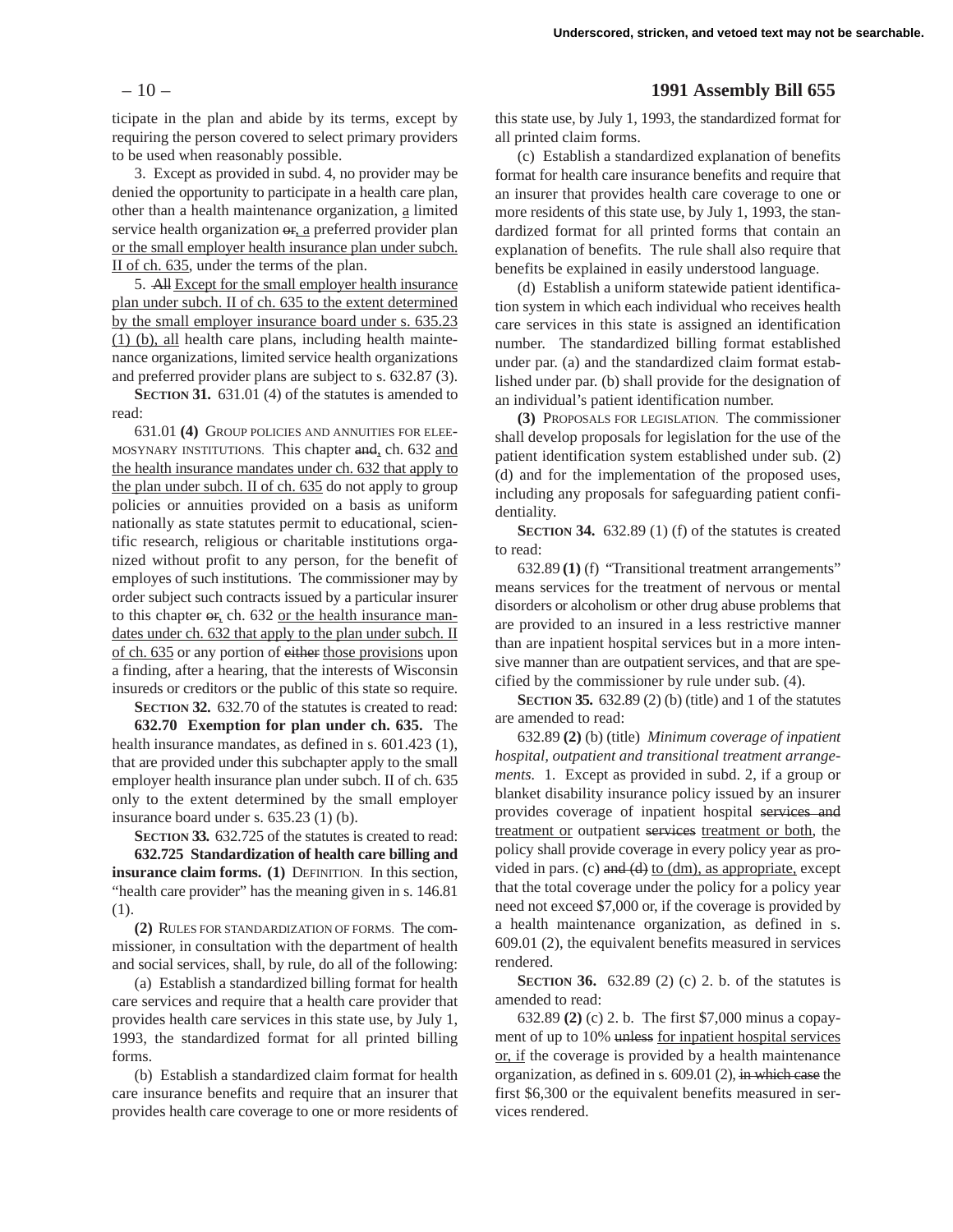#### **1991 Assembly Bill 655** – 11 –

**SECTION 37.** 632.89 (2) (d) 2. of the statutes is amended to read:

632.89 **(2)** (d) 2. Except as provided in par. (b), a policy under subd. 1 shall provide coverage in every policy year for not less than the first \$1,000 \$2,000 minus a copayment of up to 10% for outpatient services unless or, if the coverage is provided by a health maintenance organization, as defined in s. 609.01 (2), in which case the first \$900 \$1,800 or the equivalent benefits measured in services rendered.

**SECTION 38.** 632.89 (2) (dm) of the statutes is created to read:

632.89 **(2)** (dm) *Minimum coverage of transitional treatment arrangements.* 1. If a group or blanket disability insurance policy issued by an insurer provides coverage of any inpatient hospital treatment or any outpatient treatment, the policy shall provide coverage for transitional treatment arrangements for the treatment of conditions under par. (a) 1 as provided in subd. 2.

2. Except as provided in par. (b), a policy under subd. 1 shall provide coverage in every policy year for not less than the first \$3,000 minus a copayment of up to 10% for transitional treatment arrangements or, if the coverage is provided by a health maintenance organization, as defined in s. 609.01 (2), the first \$2,700 or the equivalent benefits measured in services rendered.

**SECTION 39.** 632.89 (4) of the statutes is created to read:

632.89 **(4)** SPECIFY TRANSITIONAL TREATMENT ARRANGEMENTS BY RULE. The commissioner shall specify by rule the services for the treatment of nervous or mental disorders or alcoholism or other drug abuse problems, including but not limited to day hospitalization, that are covered under sub. (2) (dm).

**SECTION 40.** 635.02 (1c) of the statutes is created to read:

635.02 **(1c)** "Basic health benefit plan" means the small employer health insurance plan under subch. II.

**SECTION 41.** 635.02 (2) of the statutes, as created by 1991 Wisconsin Act 39, is amended to read:

635.02 **(2)** "Case characteristics" means the demographic, actuarially based characteristics of the employes of a small employer, and the employer, if covered, such as age, sex, geographic location and occupation, used by an a small employer insurer to determine premium rates for a small employer. "Case characteristics" does not include loss or claim history, health status, duration of coverage or other factors related to claim experience.

**SECTION 42.** 635.02 (3c), (3f), (3j) and (3m) of the statutes are created to read:

635.02 **(3c)** "Dependent" means a spouse, an unmarried child under the age of 19 years, an unmarried child who is a full–time student under the age of 21 years and who is financially dependent upon the parent, or an unmarried child of any age who is medically certified as disabled and who is dependent upon the parent.

**(3f)** "Eligible employe" means an employe who works on a full–time basis and has a normal work week of 30 or more hours. The term includes a sole proprietor, a business owner, including the owner of a farm business, a partner of a partnership and an independent contractor if the sole proprietor, business owner, partner or independent contractor is included as an employe under a health benefit plan of a small employer, but the term does not include an employe who works on a part–time, temporary or substitute basis.

**(3j)** "Established geographic service area" means a geographic area within which a small employer insurer provides coverage and that has been approved by the commissioner.

**(3m)** "Health benefit plan" means any hospital or medical policy or certificate. "Health benefit plan" does not include accident–only, credit, dental, vision, medicare supplement, long–term care, or disability income insurance, coverage issued as a supplement to liability insurance, worker's compensation or similar insurance, automobile medical payment insurance or other insurance exempted by rule of the commissioner.

**SECTION 43.** 635.02 (4) of the statutes, as created by 1991 Wisconsin Act 39, is repealed.

**SECTION 44.** 635.02 (5m) of the statutes is created to read:

635.02 **(5m)** "Qualifying coverage" means benefits or coverage provided under any of the following:

(a) Medicare or medicaid.

(b) An employer–based health insurance or health benefit arrangement that provides benefits similar to or exceeding benefits provided under a basic health benefit plan.

(c) An individual health insurance policy that provides benefits similar to or exceeding benefits provided under a basic health benefit plan, if the policy has been in effect for at least one year.

**SECTION 45.** 635.02 (6) of the statutes, as created by 1991 Wisconsin Act 39, is amended to read:

635.02 **(6)** "Rating period" means the period, determined by an a small employer insurer, during which a premium rate established by the small employer insurer remains in effect.

**SECTION 46.** 635.02 (6m) of the statutes is created to read:

635.02 **(6m)** "Restricted network provision" means a provision of a health benefit plan that conditions the payment of benefits, in whole or in part, on obtaining services or articles from health care providers that have contracted with the small employer insurer to provide health care services or articles to covered individuals.

**SECTION 47.** 635.02 (7) of the statutes, as created by 1991 Wisconsin Act 39, is repealed and recreated to read:

635.02 **(7)** "Small employer" means any of the following: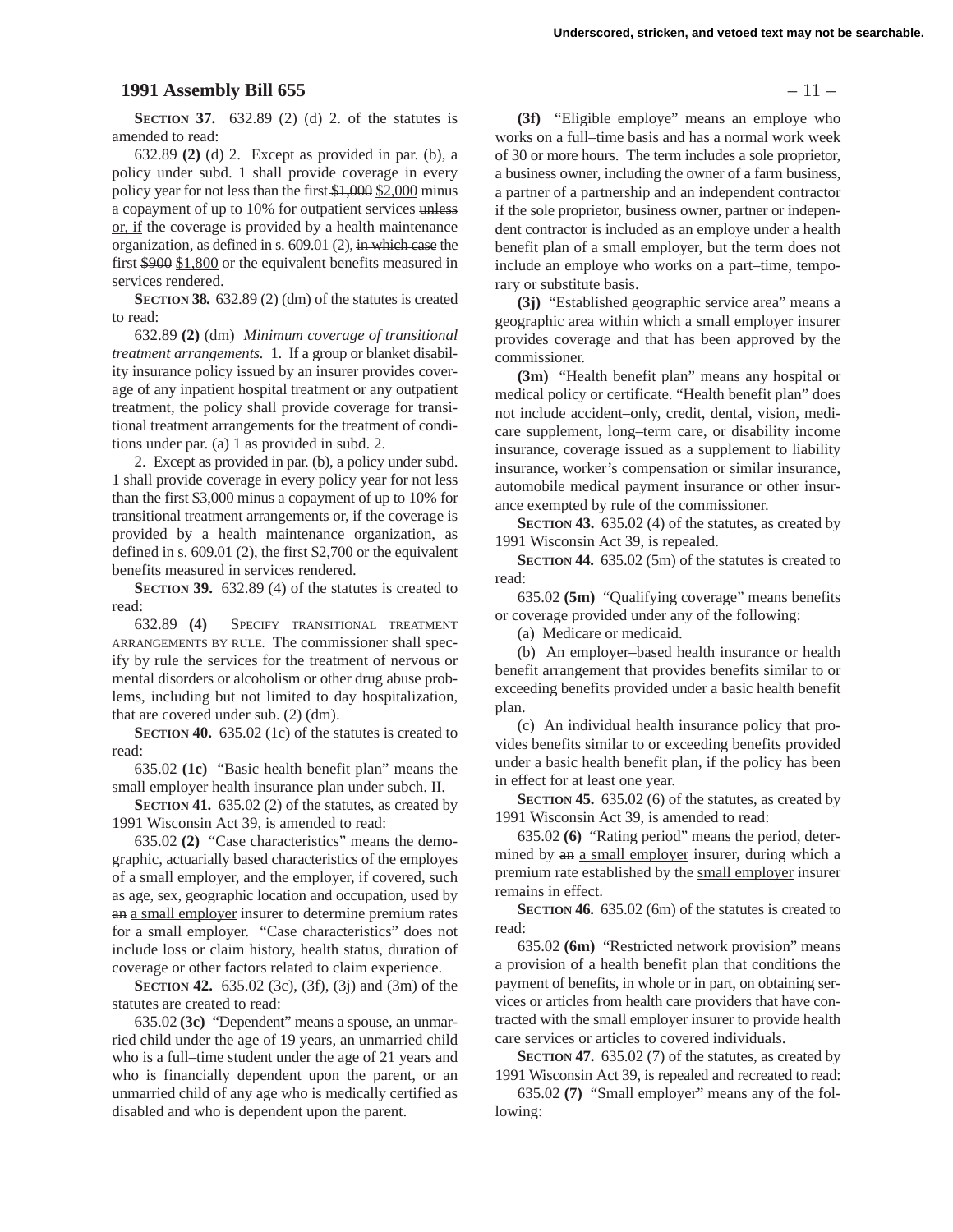(a) An individual, firm, corporation, partnership or association that is actively engaged in a business enterprise in this state, including a farm business, and that employs in this state not fewer than 2 nor more than 25 eligible employes. In determining the number of eligible employes, employers that are affiliated, or that are eligible to file a combined tax return for purposes of state taxation, shall be considered one employer.

(b) A village or town that provides or that is eligible under s. 635.25 (1) to provide coverage to its eligible employes under a basic health benefit plan.

**SECTION 48.** 635.02 (8) of the statutes is created to read:

635.02 **(8)** "Small employer insurer" means an insurer that is authorized to do business in this state, in one or more lines of insurance that includes health insurance, and that offers group health benefit plans covering eligible employes of one or more small employers in this state, or that sells 3 or more individual health benefit plans to a small employer, covering eligible employes of the small employer. The term includes a health maintenance organization, as defined in s. 609.01 (2), a preferred provider plan, as defined in s. 609.01 (4), and an insurer operating as a cooperative association organized under ss. 185.981 to 185.985, but does not include a limited service health organization, as defined in s. 609.01 (3).

**SECTION 49.** 635.05 (1) and (2) (intro.) and (a) 1. to 3. of the statutes, as created by 1991 Wisconsin Act 39, are amended to read:

635.05 **(1)** Establishing restrictions on premium rates that an a small employer insurer may charge a small employer such that the premium rates charged to small employers with similar case characteristics for the same or similar benefit design characteristics do not vary from the midpoint rate for those small employers by more than 35% of that midpoint rate.

**(2)** (intro.) Establishing restrictions on increases in premium rates that an a small employer insurer may charge a small employer such that:

(a) 1. The percentage change in the new business premium rate measured from the first day of the prior rating period to the first day of the new rating period, or the percentage change in the base premium rate in the case of a class of business for which the small employer insurer is not issuing new policies.

2. An adjustment, not to exceed 15% per year, adjusted proportionally for rating periods of less than one year, for such rating factors as claim experience, health status and duration of coverage, determined in accordance with the small employer insurer's rate manual or rating procedures.

3. An adjustment for a change in case characteristics or in benefit design characteristics, determined in accordance with the small employer insurer's rate manual or rating procedures.

# – 12 – **1991 Assembly Bill 655**

**SECTION 50.** 635.07 (1) (intro.), (2) and (3) of the statutes, as affected by 1991 Wisconsin Act 39, are amended to read:

635.07 **(1)** (intro.) Notwithstanding s. 631.36 (2) to (4m), a plan or policy subject to this chapter subchapter may not be canceled by an insurer before the expiration of the agreed term, and shall be renewable to the employer and all employes and dependents eligible under the terms of the plan or policy at the expiration of the agreed term at the option of the small employer, except for any of the following reasons:

**(2)** Notwithstanding sub. (1), an a small employer insurer may elect not to renew a health insurance plan or policy subject to this chapter subchapter if the small employer insurer complies with all of the following:

(a) The small employer insurer ceases to renew all plans or policies subject to this chapter subchapter that are issued to all other small employers in the same class of business.

(b) The small employer insurer provides notice to all affected small employers and to the commissioner in each state in which an affected insured individual resides not later than one year before termination of coverage.

(c) The small employer insurer does not establish a new class of business earlier than 5 years after the nonrenewal of the plans or policies.

(d) The small employer insurer does not transfer or otherwise provide coverage to a small employer from the nonrenewed class of business unless the small employer insurer offers to transfer or provide coverage to all affected small employers from the nonrenewed class of business without regard to case characteristics, claim experience, health status or duration of coverage.

**(3)** This section does not apply to a plan or policy subject to this chapter subchapter if the small employer insurer that issued the policy is in liquidation.

**SECTION 51.** 635.09 of the statutes, as created by 1991 Wisconsin Act 39, is amended to read:

**635.09 Prohibited denial of coverage.** No small employer insurer may refuse to provide coverage for employes of a small employer solely on the basis of the occupation of the employes or the type of business in which the small employer is engaged.

**SECTION 52.** 635.11 (intro.) and (1) of the statutes, as created by 1991 Wisconsin Act 39, are amended to read:

**635.11 Disclosure of rating factors and renewability provisions.** (intro.) Before the sale of a plan or policy subject to this chapter, an subchapter, a small employer an insurer shall disclose to a small employer all of the following:

**(1)** The small employer insurer's right to increase premium rates and the factors limiting the amount of increase.

**SECTION 53.** 635.13 of the statutes, as created by 1991 Wisconsin Act 39, is amended to read: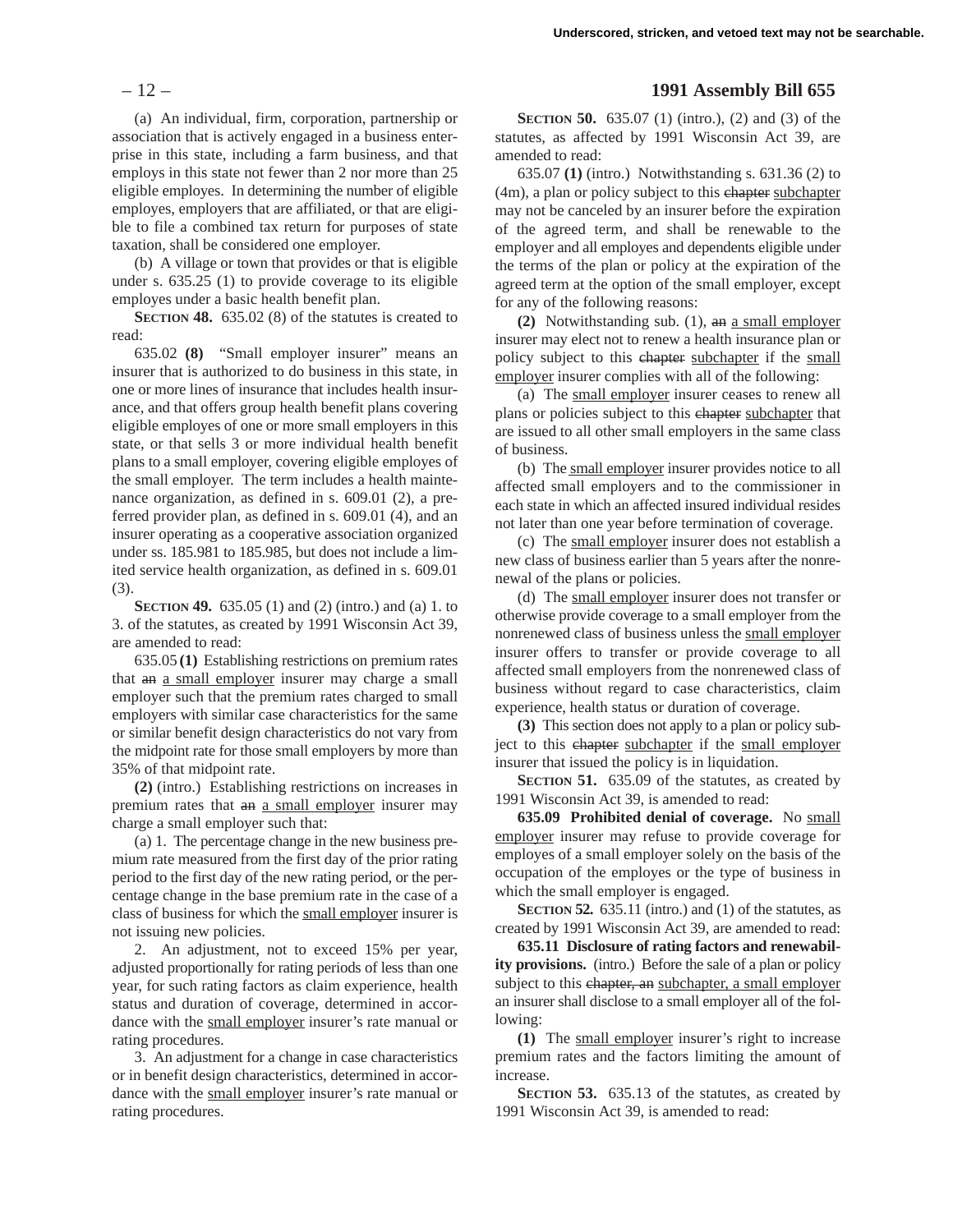## **1991 Assembly Bill 655** – 13 –

**635.13 Annual certification of compliance. (1)** RECORDS. An A small employer insurer shall maintain at its principal place of business complete and detailed records relating to its rating methods and practices and its renewal underwriting methods and practices, and shall make the records available to the commissioner and the small employer insurance board upon request.

**(2)** CERTIFICATION. An A small employer insurer shall file with the commissioner on or before May 1 annually an actuarial opinion by a member of the American academy of actuaries certifying all of the following:

(a) That the small employer insurer is in compliance with the rate provisions of s. 635.05.

(b) That the small employer insurer's rating methods are based on generally accepted and sound actuarial principles, policies and procedures.

(c) That the opinion is based on the actuary's examination of the small employer insurer's records and a review of the small employer insurer's actuarial assumptions and statistical methods used in setting rates and procedures used in implementing rating plans.

**SECTION 54.** 635.15 of the statutes, as created by 1991 Wisconsin Act 39, is amended to read:

**635.15 Temporary suspension of rate regulation.** The commissioner may suspend the operation of all or any part of s. 635.05 with respect to one or more small employers for one or more rating periods upon the written request of an a small employer insurer and a finding by the commissioner that the suspension is necessary in light of the financial condition of the small employer insurer or that the suspension would enhance the efficiency and fairness of the small employer health insurance market.

**SECTION 55.** 635.17 of the statutes is created to read: **635.17 Coverage requirements for small employer plans. (1)** UNDERWRITING, PORTABILITY AND PREEXISTING CONDITIONS. (a) A health benefit plan subject to this subchapter may not deny, exclude or limit benefits for a covered individual for losses incurred more than 12 months after the effective date of the individual's coverage due to a preexisting condition. Such a health benefit plan may not define a preexisting condition more restrictively than any of the following:

1. A condition that would have caused an ordinarily prudent person to seek medical advice, diagnosis, care or treatment during the 6 months immediately preceding the effective date of coverage.

2. A condition for which medical advice, diagnosis, care or treatment was recommended or received during the 6 months immediately preceding the effective date of coverage.

3. A pregnancy existing on the effective date of coverage.

(b) 1. A health benefit plan subject to this subchapter shall waive any period applicable to a preexisting condition exclusion or limitation period with respect to partic-

ular services for the period that an individual was previously covered by qualifying coverage that provided benefits with respect to such services, if the qualifying coverage was continuous to a date not less than 30 days before the effective date of the new coverage.

2. Subdivision 1 does not prohibit the application of a waiting period to all new enrollees under the health benefit plan; however, a waiting period may not be counted when determining whether the qualifying coverage was continuous to a date not less than 30 days before the effective date of the new coverage. For the purpose of subd. 1, the new coverage shall be considered effective as of the date that it would be effective but for the waiting period.

3. Until the first day of the 13th month beginning after the effective date of this subdivision .... [revisor inserts date], subd. 1 does not apply to a health benefit plan that is not a basic health benefit plan if the previous qualifying coverage was a basic health benefit plan.

**(2)** MINIMUM PARTICIPATION OF EMPLOYES. (a) Except as provided in par. (d), requirements used by a small employer insurer in determining whether to provide coverage to a small employer, including requirements for minimum participation of eligible employes and minimum employer contributions, shall be applied uniformly among all small employers that apply for or receive coverage from the small employer insurer and that have the same number of eligible employes.

(b) A small employer insurer may vary its minimum participation requirements and minimum employer contribution requirements only by the size of the small employer group.

(c) 1. Except as provided in subd. 2, in applying minimum participation requirements with respect to a small employer, a small employer insurer may not count eligible employes or their dependents who have other coverage that is qualifying coverage in determining whether the applicable percentage of participation is met.

2. If a small employer has 10 or fewer eligible employes, a small employer insurer may count eligible employes or their dependents who have coverage under another health benefit plan sponsored by that small employer in applying minimum participation requirements to determine whether the applicable percentage of participation is met.

(d) A small employer insurer may not increase a requirement for minimum employe participation or a requirement for minimum employer contribution that applies to a small employer after the small employer has been accepted for coverage.

**(3)** PROHIBITED COVERAGE PRACTICES. (a) If a small employer insurer offers coverage to a small employer, the small employer insurer shall offer coverage to all of the eligible employes of the small employer and their dependents. A small employer insurer may not offer coverage to only certain individuals in a small employer group or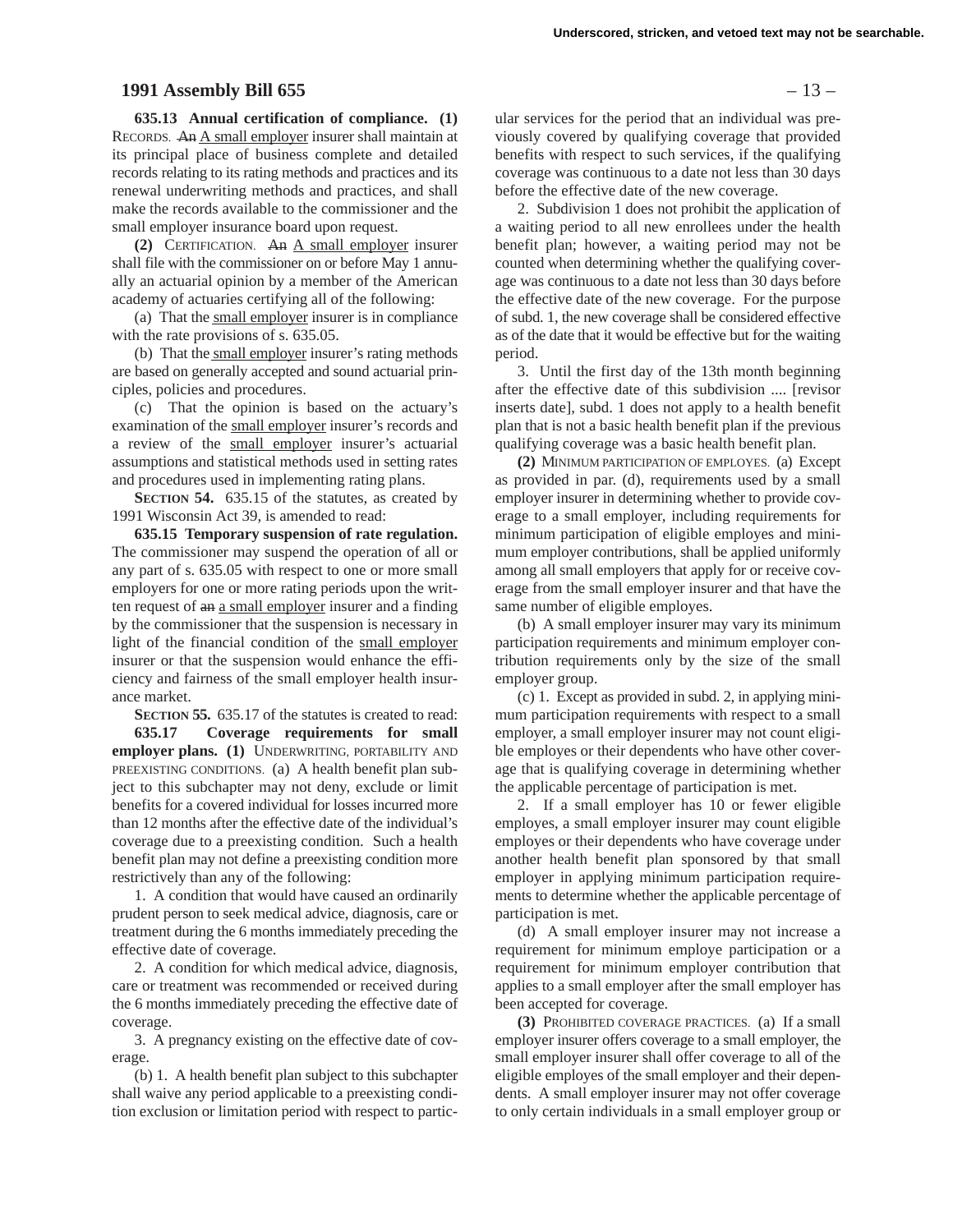– 14 – **1991 Assembly Bill 655**

to only part of the group, except for an eligible employe who has not yet satisfied an applicable waiting period, if any.

(b) A small employer insurer may not modify a health benefit plan with respect to a small employer or an eligible employe or dependent, through riders, endorsements or otherwise, to restrict or exclude coverage for certain diseases or medical conditions otherwise covered by the health benefit plan.

**SECTION 56.** 635.18 of the statutes is created to read: **635.18 Fair marketing standards. (1)** Every small

employer insurer shall actively market health benefit plan coverage, including basic health benefit plans, to small employers in the state. If a small employer insurer denies coverage to a small employer under a health benefit plan that is not a basic health benefit plan on the basis of the health status or claims experience of the small employer or its eligible employes on their dependents, the small employer insurer shall offer the small employer the opportunity to purchase a basic health benefit plan.

**(2)** (a) Except as provided in par. (b), a small employer insurer or an intermediary may not, directly or indirectly, do any of the following:

1. Discourage a small employer from applying, or direct a small employer not to apply, for coverage with the small employer insurer because of the health status, claims experience, industry, occupation or geographic location of the small employer.

2. Encourage or direct a small employer to seek coverage from another insurer because of the health status, claims experience, industry, occupation or geographic location of the small employer.

(b) Paragraph (a) does not prohibit a small employer insurer or an intermediary from providing a small employer with information about an established geographic service area or a restricted network provision of the small employer insurer.

**(3)** (a) Except as provided in par. (b), a small employer insurer may not, directly or indirectly, enter into any contract, agreement or arrangement with an intermediary that provides for or results in compensation to an intermediary for the sale of a health benefit plan that varies according to the health status, claims experience, industry, occupation or geographic location of the small employer or eligible employes or dependents.

(b) Payment of compensation on the basis of percentage of premium is not a violation of par. (a) if the percentage does not vary based on the health status, claims experience, industry, occupation or geographic area of the small employer or eligible employes or dependents.

(c) A small employer insurer shall provide reasonable compensation to an intermediary, if any, for the sale of a basic health benefit plan.

**(4)** A small employer insurer may not terminate, fail to renew or limit its contract or agreement of representation with an intermediary for any reason related to the health status, claims experience, occupation or geographic location of the small employers or eligible employes or their dependents placed by the intermediary with the small employer insurer.

**(5)** A small employer insurer or an intermediary may not induce or otherwise encourage a small employer to separate or otherwise exclude an employe from health coverage or benefits provided in connection with the employe's employment.

**(6)** Denial by a small employer insurer of an application for coverage from a small employer shall be in writing and shall state the reason or reasons for the denial.

**(7)** A 3rd–party administrator that enters into a contract, agreement or other arrangement with a small employer insurer to provide administrative, marketing or other services related to the offering of health benefit plans to small employers in this state is subject to this subchapter as if it were a small employer insurer.

**(8)** The commissioner may by rule establish additional standards to provide for the fair marketing and broad availability of health benefit plans to small employers in this state.

**SECTION 57.** Subchapter II of chapter 635 of the statutes is created to read:

# **CHAPTER 635** SUBCHAPTER II SMALL EMPLOYER

HEALTH INSURANCE PLAN

**635.20 Definitions.** In this subchapter:

**(1)** "Basic benefits" means the minimum benefits established by the plan board under ss. 635.21 and 635.23 (1) (a), and includes all health insurance mandates to the extent determined by the plan board under s. 635.23 (1) (b).

**(1c)** "Dependent" has the meaning given in s. 635.02 (3c).

**(1m)** "Eligible employe" has the meaning given in s. 635.02 (3f).

**(2)** "Eligible employer" means an employer that satisfies the requirements of s. 635.25 (1).

**(5)** "Health care provider" has the meaning given in s. 146.81 (1).

**(5m)** "Health insurance mandate" has the meaning given in s. 601.423 (1).

**(10)** "Plan" means the health insurance plan for individuals employed by small employers that is created under s. 635.21 and that consists of a policy under this subchapter containing the basic benefits.

**(11)** "Plan board" means the small employer insurance board.

**(12)** "Small employer" means any of the following:

(a) An individual, firm, corporation, partnership or association that is actively engaged in a business enterprise in this state, including a farm business, and that employs in this state not fewer than 2 nor more than 25 eligible employes. In determining the number of eligible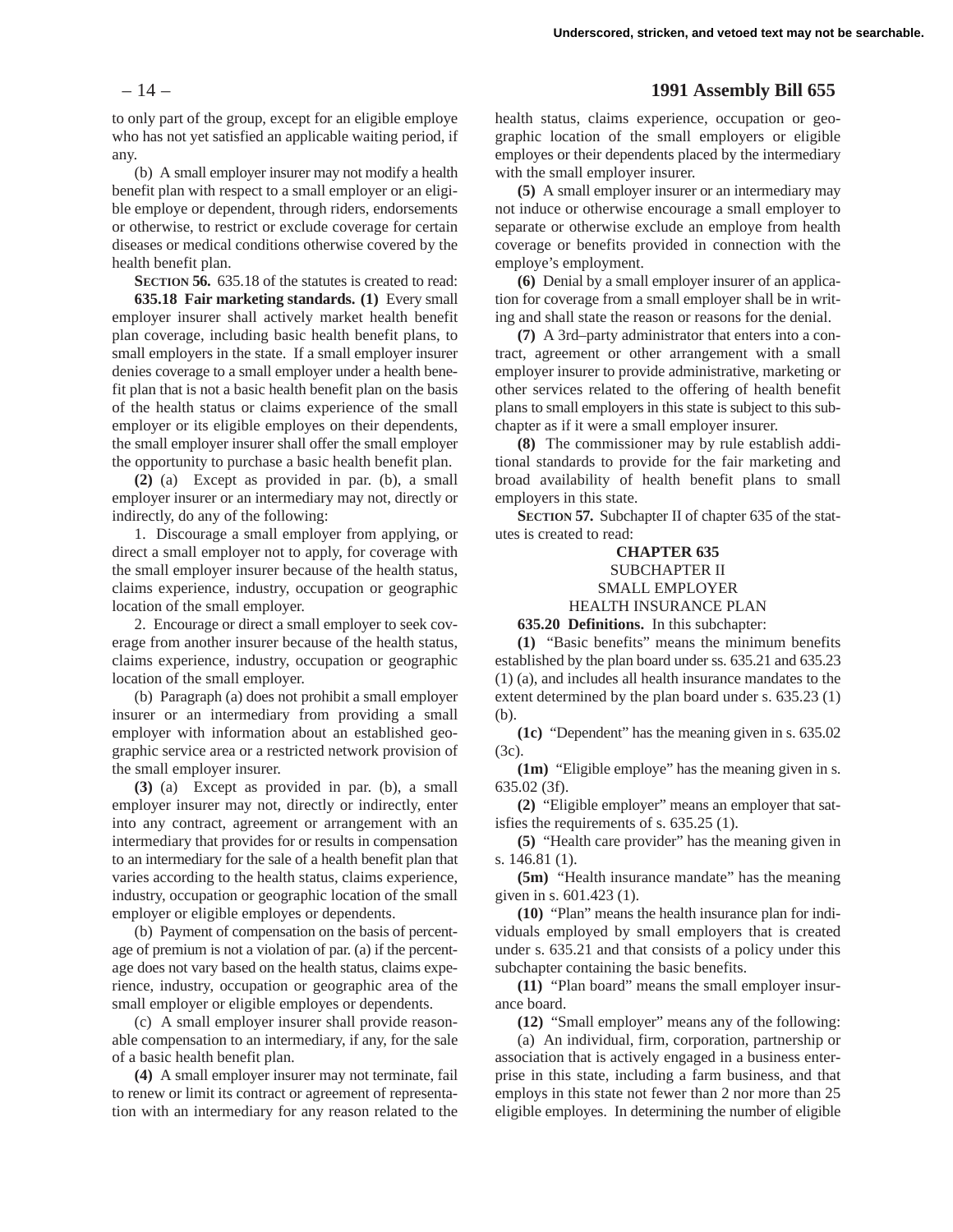# **1991 Assembly Bill 655** – 15 –

employes, employers that are affiliated, or that are eligible to file a combined tax return for purposes of state taxation, shall be considered one employer.

(b) A village or town that employs not fewer than 2 nor more than 10 eligible employes and that has not provided health insurance coverage to its eligible employes at any time during the past 12 months.

**(13)** "Small employer insurer" has the meaning given in s. 635.02 (8).

**635.21 Establishment of plan.** There is established a plan of health insurance coverage for individuals employed by small employers. The plan board shall formulate, supervise and modify the plan as needed, and shall promulgate rules regarding the establishment and administration of the plan.

**635.23 Duties of plan board. (1)** The plan board shall:

(a) By rule determine the basic benefits that small employer insurers may offer to eligible employers for providing coverage to eligible employes and their dependents.

(b) By rule establish the extent to which the plan shall comply with the health insurance mandates, without elimination of any of those mandates.

(c) By rule formulate minimum benefit standards for policies providing the basic benefits.

(d) By rule establish employer eligibility requirements for participation in the plan.

(dm) By rule establish deductibles, copayment and maximum payment requirements for policies providing the basic benefits.

(dp) By rule determine whether employers participating in the plan may impose a probationary or waiting period on employes who become eligible for coverage after the commencement of the employer's coverage. The plan board may not allow for a probationary or waiting period that exceeds 90 days.

(dr) By rule determine enrollment periods, if any, for employer or employe coverage under the plan.

(e) Annually submit a report to the chief clerk of each house of the legislature, for distribution under s. 13.172 (3) to the appropriate standing committees, summarizing the activities of the plan board and the operation of the plan in the preceding year, and including but not limited to all of the following:

1. The number of small employers participating in the plan.

2. The number of employes and dependents participating in the plan.

3. An evaluation of the plan's operation and effectiveness.

**(1m)** The plan board may by rule establish plan features in addition to those specified in sub. (1).

**(1r)** All aspects of the composition and operation of the plan that are established by the plan board shall be established by rule.

**(2)** All rules promulgated by the plan board are subject to approval by the commissioner.

**(3)** All final decisions of the plan board under this section concerning the formulation, supervision and modification of the plan shall be adopted by a vote of not less than 8 members of the plan board's current voting membership.

**(4)** In the formulation of the plan, for the purpose of cost containment the plan board shall encourage the use, to the extent possible, of the services of health care providers other than physicians. The plan board shall report any recommendations on ways to encourage the use of the services of health care providers other than physicians to the chief clerk of each house of the legislature for distribution under s. 13.172 (3) to the standing committees with jurisdiction over health insurance.

**(5)** The plan board may submit any recommendations for legislation to improve the plan to the chief clerk of each house of the legislature for distribution under s. 13.172 (3) to the standing committees with jurisdiction over health insurance.

**635.25 Eligibility for participation in plan. (1)** EMPLOYERS. (a) To be eligible to participate in the plan by purchasing a policy under this subchapter containing the basic benefits, an employer:

1. Must be a small employer; and

2. Must comply with any other eligibility requirements specified by the plan board.

(b) Except as provided in ss. 645.43 and 646.35, an employer that purchases a policy under this subchapter containing the basic benefits and that ceases to be eligible to participate in the plan during a policy period shall retain coverage under the plan to the end of the policy period.

**(1m)** Notwithstanding sub. (1), an employer is not eligible to participate in the plan if all of the individuals to be covered under the plan may be covered by a single policy providing individual or family coverage.

**(2)** EMPLOYES AND DEPENDENTS. (a) All eligible employes of an eligible employer that participates in the plan are eligible for coverage under the plan, subject to the policy terms.

(b) Any dependent of an eligible employe who is covered under the plan is eligible for coverage under the plan, subject to the policy terms.

**635.254 Employer premium contribution. (1)** An employer that participates in the plan shall pay a premium contribution of not less than 50% of the premium rate on behalf of an eligible employe with individual coverage and not less than 40% of the premium rate on behalf of an eligible employe with family coverage.

**(2)** An employer under sub. (1) shall withhold from the earnings of an employe with coverage under the plan the amount of premium not contributed by the employer under sub. (1).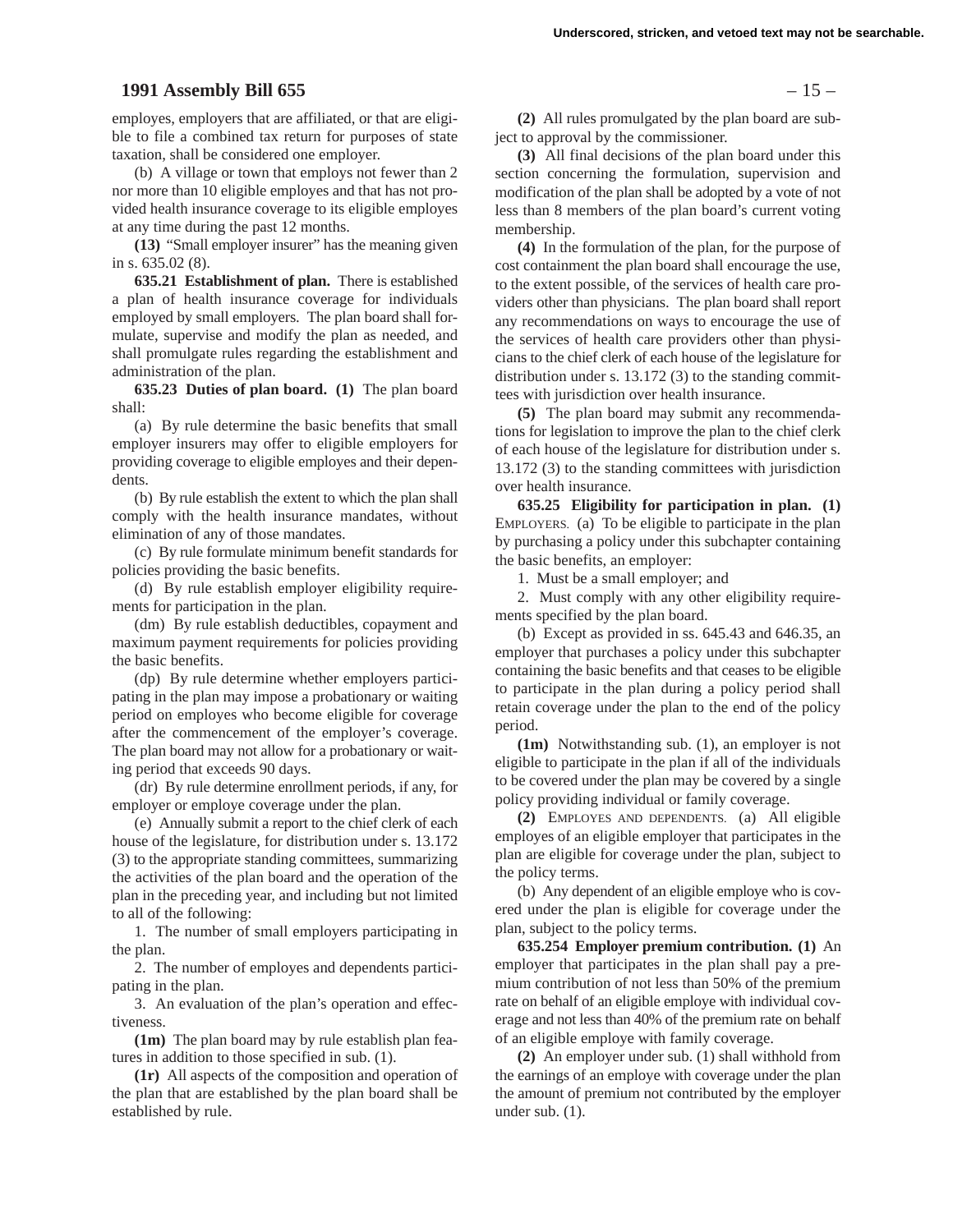**(3)** For an eligible employe who obtains coverage under the health insurance risk sharing plan under s. 619.12 (2) (e) 2., an employer under sub. (1) shall pay a premium contribution to the health insurance risk sharing plan that is equal to the amount that the employer would pay on behalf of the employe for coverage under the plan under this subchapter.

**635.26 Guaranteed issue. (1)** (a) Except as provided in subs. (2m) to (4), a small employer insurer shall provide coverage under the plan, regardless of health status or claims experience, to an eligible employer and to all of its eligible employes and their dependents if all of the following apply:

1. The employer agrees to pay the premium required for coverage under the plan.

2. The employer agrees to comply with all other plan provisions that apply generally to a policyholder or an insured without regard to health status or claims experience.

(b) Except as provided in subs. (2m) to (4), a small employer insurer shall provide coverage under the plan, regardless of health status or claims experience, to an eligible employe who becomes eligible for coverage after the commencement of the employer's coverage, and to the eligible employe's dependents, if all of the following apply:

1. The employe applies for coverage under the plan before the expiration of any applicable enrollment period, if any, required under the plan.

2. The employer agrees to pay the premium required for coverage of the employe under the plan.

**(1m)** A small employer insurer shall be in compliance with sub. (1) if it issues a policy that complies with the plan and the minimum benefit standards determined by the plan board under s. 635.23 (1) (c) but that includes only the basic benefits.

**(1s)** Nothing in sub. (1) prohibits a small employer insurer that provides coverage under sub. (1) from imposing preexisting condition provisions, waiting period requirements, or other provisions or requirements related to health status or claims experience, that are permitted or required under the plan.

**(2)** A small employer insurer that provides coverage under sub. (1) may impose payment security provisions reasonably related to the risk covered.

**(2m)** Nothing in sub. (1) requires a small employer insurer to issue coverage that the small employer insurer is not authorized to issue under its bylaws, charter or certificate of incorporation or authority.

**(3)** Subsection (1) does not apply to a small employer insurer if the commissioner determines that any of the following applies:

(a) It is inequitable to apply sub. (1) to the small employer insurer due to its disproportionate share of groups with high claims experience.

# – 16 – **1991 Assembly Bill 655**

(b) It is in the public interest to exempt the small employer insurer from the requirement under sub. (1) because the small employer insurer is in financially hazardous condition.

**(4)** A small employer insurer that offers health insurance coverage exclusively to a single category or limited categories of eligible employers is required to comply with sub. (1) only as to that single category or those limited categories of eligible employers.

**(6)** The commissioner may adopt rules that are reasonably necessary to accomplish the purpose of this section.

**635.272 Payments to health care providers. (1)** CONTRACTING HEALTH CARE PROVIDERS. A health care provider that contracts with a small employer insurer to provide services to individuals with coverage under the plan shall accept amounts payable under the contract for the basic benefits as payment in full for those services.

**(2)** SELECTED PROVIDERS. Nothing in sub. (1) supersedes s. 609.05.

**635.28 Liability of state and plan board.** Neither the state nor the plan board is liable for any obligation arising under the plan. Plan board members are immune from civil liability for acts or omissions while performing their duties under this subchapter.

**635.29 Exemption from required coverage.** The health insurance mandates apply to the plan under this subchapter only to the extent determined by the plan board under s. 635.23 (1) (b).

**635.31 Chapters 600 to 655 applicable.** Except as otherwise provided in this subchapter, the plan shall comply with and be administered in compliance with chs. 600 to 655.

**SECTION 58.** 1983 Wisconsin Act 27, section 2020 (17), as last affected by 1985 Wisconsin Act 120, is repealed.

**SECTION 9101. Nonstatutory provisions; administration.**

(1) FAMILY PRACTICE RESIDENCY PROGRAMS FUNDING.

(a) For the first budget that is compiled under section 16.43 of the statutes after the effective date of this subsection, the department of administration shall submit to the secretary of administration a funding plan to provide financial assistance for the development and operation of the family practice residency programs of the medical college of Wisconsin, inc., the university of Wisconsin– Madison and the St. Francis family practice residency program in La Crosse. The plan shall include a funding mechanism that provides a funding level for each family practice residency program that is as equitable as possible and which is consistent with the overall objective of increasing the number of family practice physicians who practice in this state.

(b) In the funding plan under paragraph (a), the department of administration shall specify possible fund-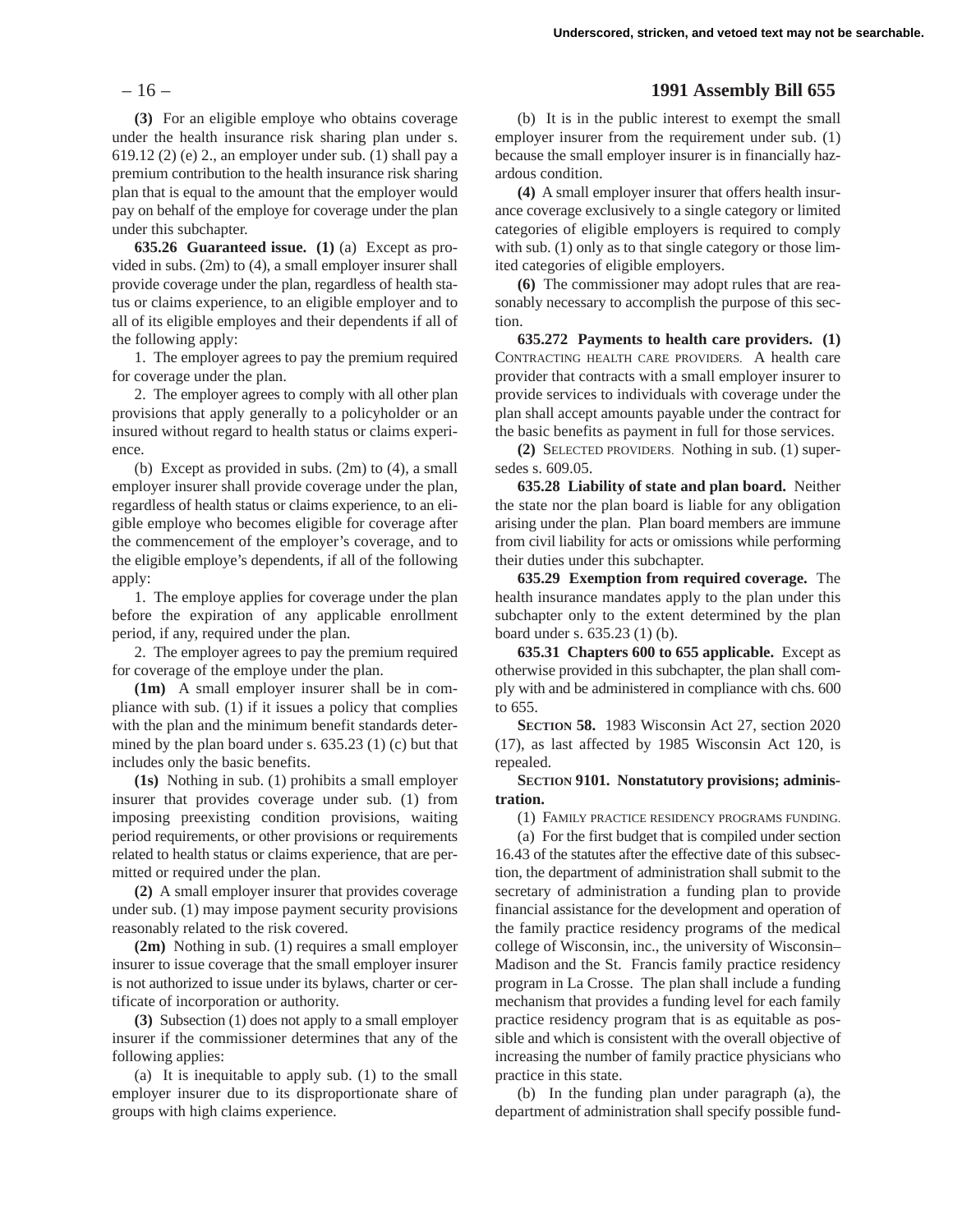## **1991 Assembly Bill 655** – 17 –

ing sources and include its recommendation for legislation that will implement the funding plan and the amounts recommended from each funding source to provide financial assistance for the family practice residency programs.

#### **SECTION 9125. Nonstatutory provisions; health and social services.**

#### (1) COST CONTAINMENT.

(a) *Initial membership on the commission.* Notwithstanding the length of terms of commission members specified in section 15.06 (1) (a) of the statutes, of the initial members of the Wisconsin cost containment commission under section 15.195 (10) of the statutes, as created by this act, one member shall be appointed for a term that expires on March 1, 1994, one member shall be appointed for a term that expires on March 1, 1996, and one member shall be appointed for a term that expires on March 1, 1998. All commissioners shall be appointed prior to initial promulgation of the commission's rules.

(b) *Initial membership on the council.* Notwithstanding the length of terms specified in section 15.197 (10) (intro.) of the statutes, as created by this act, of the initial members of the cost containment council under section 15.197 (10) of the statutes as created by this act, 4 members shall be appointed for terms that expire on July 1, 1994, 4 members shall be appointed for terms that expire on July 1, 1996, and 3 members shall be appointed for terms that expire on July 1, 1998.

(c) *Rule making.* By January 1, 1993, the Wisconsin cost containment commission shall submit to the legislative council staff under section 227.15 (1) of the statutes its proposed rules for implementing subchapter III of chapter 150 of the statutes, as created by this act. These rules may not take effect before July 1, 1993.

(2) STUDY ON DIRECT CONTRACTING. The department of health and social services shall analyze and evaluate the feasibility of directly contracting with individual health care providers for the provision of services under the medical assistance program and shall report its findings and recommendations to the chief clerk of each house of the legislature, for distribution in the manner provided under section 13.172 (2) of the statutes, by March 1, 1993.

(3) PROJECT REVIEW.

(a) *Definitions.* In this subsection:

1. "Ambulatory surgery center" has the meaning given under 42 CFR 416.2.

2. "Board" means the board on health care information under section 15.195 (6) of the statutes.

3. "Department" means the department of health and social services.

(b) *Applicability.* After September 30, 1992, and before July 1, 1993, no person may do any of the following without first complying with paragraph (e):

1. Except as provided in paragraph (c), obligate for a capital expenditure, by or on behalf of a hospital, that

exceeds \$1,000,000, including the renovation or replacement on the same site of existing approved beds of a hospital or new construction. The cost of the studies, surveys, plans and other activities essential to the proposed capital expenditure shall be included in determining the value of the capital expenditure. Any donation of equipment or facilities that, if acquired directly, would be subject to review under this subsection is a capital expenditure. Any transfer of equipment or facilities for less than fair market value that, if transferred at fair market value, would be subject to review under this subsection is a capital expenditure.

2. Implement services new to the hospital that exceed \$500,000 in a 12–month period, including an organ transplant program, burn center, neonatal intensive care program, cardiac program or air transport services or implement other services or programs specified by the department by rule.

3. Obligate for an expenditure, by or on behalf of a hospital, independent practitioner, partnership, unincorporated medical group or service corporation as defined in section 180.1901 (2) of the statutes, that exceeds \$500,000 for clinical medical equipment.

4. Purchase or otherwise acquire a hospital.

5. Construct or operate an ambulatory surgery center or a home health agency.

(c) *Exemptions.*

1. Paragraph (b) does not apply if a person has, prior to October 1, 1992, entered into a legally enforceable contract, promise or agreement with another to do any of the activities specified in paragraph (a) 1. to 5.

2. A person may obligate for a capital expenditure, by or on behalf of a hospital, without complying with paragraph (e) if the expenditure is for heating, air conditioning, ventilation, electrical systems, energy conservation, telecommunications, computer systems or nonsurgical outpatient services, unless any of the above is a constituent of another project reviewable under this subsection or unless expenditures for any of the above would exceed 20% of a hospital's gross annual patient revenue for its last fiscal year.

(d) *Innovative medical technology exemption.*

1. In this paragraph:

a. "Clinical trial" means clinical research conducted under approved protocols in compliance with federal requirements applicable to investigations involving human subjects, including the requirement for an informed consent advising the patient clearly of the risks associated with participating in the clinical development and evaluation project.

b. "Innovative medical technology" means equipment or procedures that are potentially useful for diagnostic or therapeutic purposes and that introduce new technology in the diagnosis and treatment of illness.

2. A person is exempted from complying with paragraph (e) for the research, development and evaluation of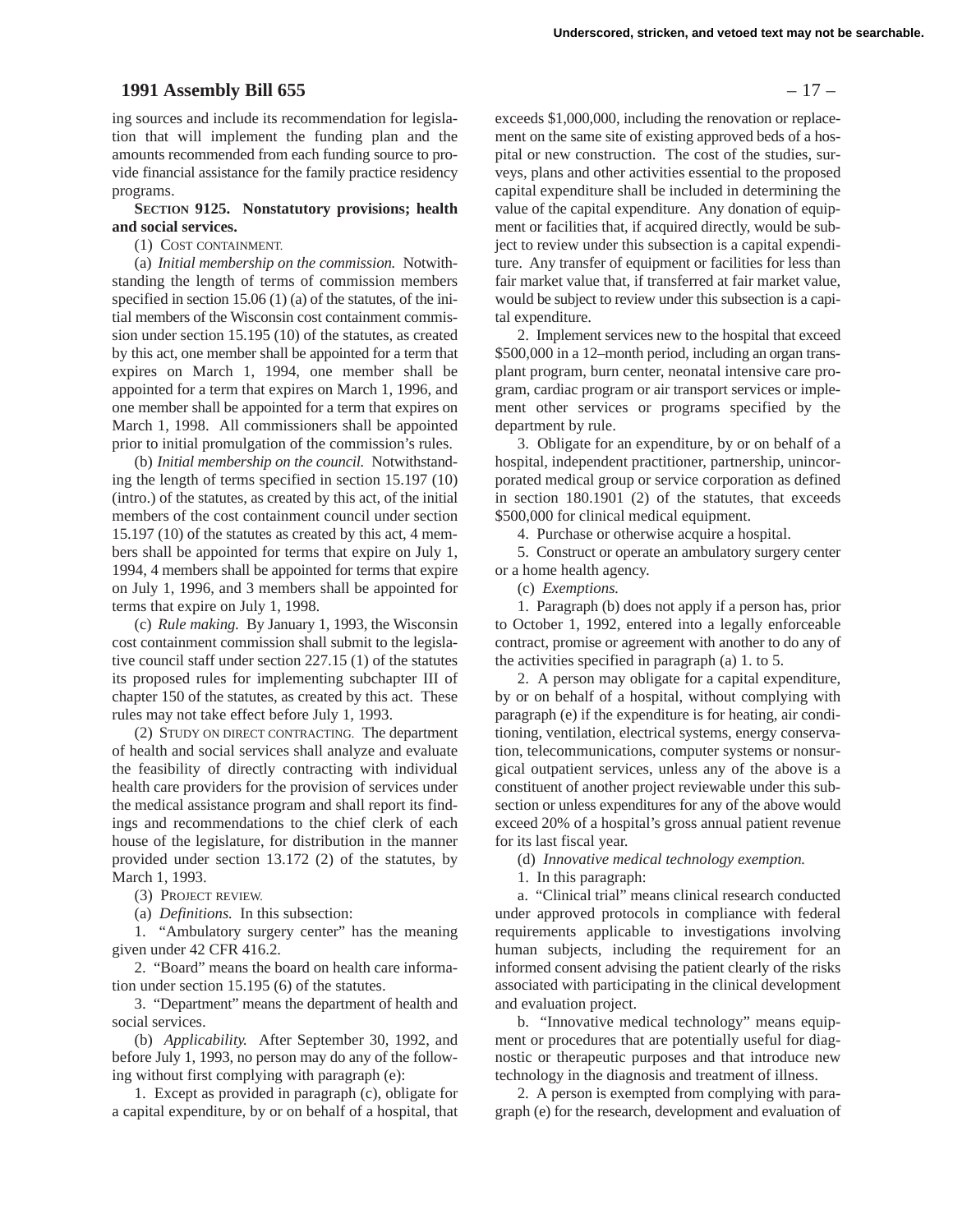– 18 – **1991 Assembly Bill 655**

innovative medical technology, the development of the clinical applications of this technology or the research, development and evaluation of a major enhancement to existing medical technology if all of the following occur:

a. A person intending to undertake a capital expenditure in excess of \$500,000 or intending to undertake a substantial change in a health service so notifies the board.

b. Preliminary animal studies or preliminary clinical investigation establishes that the innovative medical technology or major enhancement to existing medical technology has a reasonable probability of advancing clinical diagnosis or therapy.

c. In the development and evaluation of the clinical applications the person undertakes scientifically sound studies to determine clinical efficacy, safety, cost–effectiveness and appropriate utilization levels in a clinical setting.

d. The clinical trials, evaluation or research are conducted according to scientifically sound protocols subject to peer review and approval in accord with the requirements applicable to investigations and clinical evaluation involving human subjects.

e. The innovative medical technology is being installed to conduct necessary research, development and evaluation.

f. The person does not include any recovery of capital expenses incurred as part of an exemption under this paragraph in its expense and revenue budget for purposes of rate setting, until the person receives the approval of the federal food and drug administration for general medical use. The person may recover operating expenses only after the federal food and drug administration approves for safety and efficacy and a 3rd party agrees to pay for these expenses.

3. A person may not have more than 2 exemptions for any particular type of innovative medical technology or for any particular major enhancement to existing medical technology.

(e) *Health care project analysis.*

1. Before making a binding legal or financial commitment, a person who seeks to undertake a project or activity governed by paragraph (b) or rules promulgated under paragraph (b) shall prepare a health care project analysis, submit a copy to the board and comply with all requirements of this section.

2. The department shall promulgate rules that specify information required to be included in a health care project analysis under subdivision 1.

3. The person preparing the health care project analysis under subdivision 1 shall do all of the following:

a. File the analysis with the office of health care information.

b. Cause to be published a class 1 notice under chapter 985 of the statutes in the official newspaper designated under section 985.04 or 985.05 of the statutes or, if none exists, in a newspaper likely to give notice in the area of the proposed project or activity. The notice shall describe the proposed project or activity, summarize the contents of the health care project analysis and describe where copies of the analysis may be reviewed and the time and place for the public hearing required under subdivision 3. c.

c. No sooner than 30 days after the date of publication of the notice under subdivision 3. b., conduct a public hearing on the proposed project or activity. The hearing shall be on the completeness and accuracy of the health care project analysis, the expected impact of the proposed project or activity on health care costs, the expected improvement, if any, in the local health care delivery system, and any other issue related to the proposed project or activity. Management staff, if any, of the person seeking to undertake the project or activity and, if possible, at least 3 members of the governing board of a not–for– profit health care provider, if any, seeking to undertake the project or activity shall attend the public hearing to review public testimony. The person seeking to undertake the project or activity shall record accurate minutes of the meeting and shall provide copies of the minutes and any written testimony presented at the hearing to the office of health care information and the board within 10 days after the date of the public hearing.

4. The board shall distribute copies of each health care project analysis filed under subdivision 3. a. to the county clerk, to the clerk of the city, village or town, if any, in which the person proposes to undertake the project or activity, to the main public library, if any, of the city, village or town in which the proposed project or activity will be undertaken and to a business or labor coalition, if any, located in the county of the proposed project that has notified the board of its interest in receiving a copy of a health care project analysis. The board shall provide any other person who requests the health care project analyses with a copy at a reasonable cost.

(f) *Enforcement.*

1. If the department issues a written finding and order that a person has violated this subsection, the department may disallow the person reimbursement under medical assistance, to the extent provided by federal law, for services rendered by the person in a facility, under a program or by use of equipment that is subject to this subsection. The order of disallowance shall continue to be in full force and effect for 36 months after the violation of this subsection first occurs or until the person is in compliance with this subsection, whichever is first. Issuance by the department of a written finding and order under this subsection is subject to chapter 227 of the statutes.

2. The department of justice shall enforce this subsection and all orders issued and rules promulgated under this subsection. The circuit court for any county in which a violation has occurred in whole or in part or for Dane county has jurisdiction to enforce this subsection or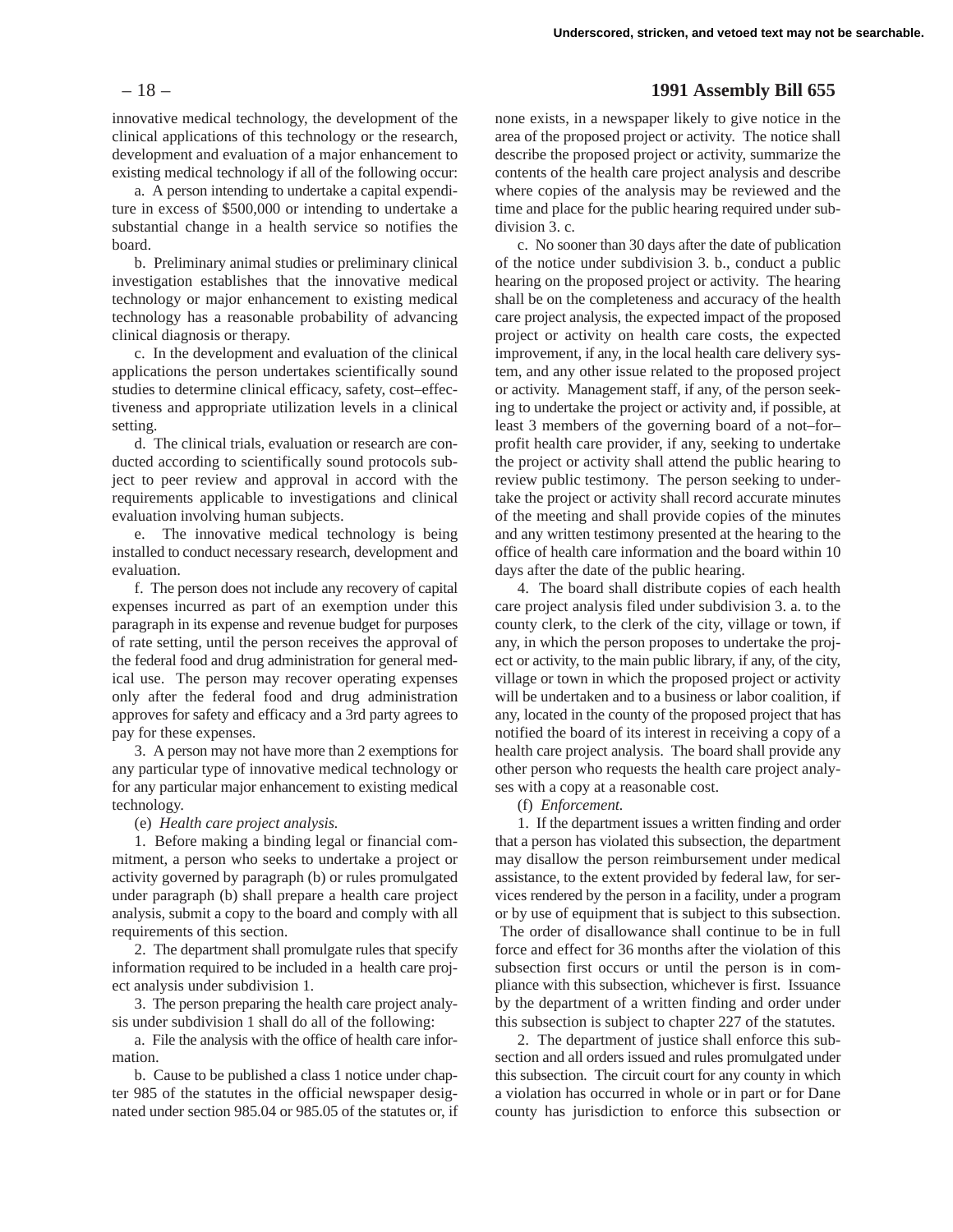## **1991 Assembly Bill 655** – 19 –

orders issued or rules promulgated under this subsection by injunction or other appropriate relief.

(g) *Rule–making.* The board shall review and approve all proposed rules that are prepared by the department for promulgation to implement this subsection.

(h) *Sunset.* This subsection does not apply after June 30, 1993.

(4) RULES ON PROJECT REVIEW.

(a) The department of health and social services shall submit proposed rules required under subsection (3) to the legislative council staff for review under section 227.15 (1) of the statutes no later than October 1, 1992.

(b) Using the procedure under section 227.24 of the statutes, the department of health and social services shall promulgate rules required under subsection (3) for the period prior to the effective date of the rules submitted under paragraph (a), but not to exceed the period authorized under section 227.24 (1) (c) and (2) of the statutes. Notwithstanding section 227.24 (1) (a) and (2) (b) of the statutes, the department need not provide evidence of the necessity of preservation of the public peace, health, safety or welfare in promulgating the rules under this paragraph.

(5) OFFICE OF HEALTH CARE INFORMATION STUDY. The office of health care information shall study and, by July 1, 1993, shall submit to the chief clerk of each house of the legislature for distribution to the legislature in the manner provided under section 13.172 (2) of the statutes, a report concerning all of the following:

(a) Whether a discount on charges for hospital services would likely increase the affordability and availability of health care insurance for small groups, and, if so, a recommended amount of discount.

(b) Methods to collect and present health plan outcomes and costs.

(6) RULES ON UNIFORM ACCOUNTING FOR HOSPITALS. The department of health and social services shall submit proposed rules required under section 153.48 of the statutes, as created by this act, to the legislative council staff for review under section 227.15 (1) of the statutes no later than January 1, 1993.

**SECTION 9130. Nonstatutory provisions; insurance.**

(1) INITIAL TERMS OF SMALL EMPLOYER INSURANCE BOARD MEMBERS. Notwithstanding section 15.735 (1) of the statutes, as created by this act, the initial appointed members of the small employer insurance board shall be appointed for the following terms:

(a) Three members, one of whom represents employers and 2 of whom represent employes, for terms expiring on May 1, 1993.

(b) Four members, 2 of whom represent employers and 2 of whom represent employes, for terms expiring on May 1, 1994.

(c) Three members, 2 of whom represent employers and one of whom represents employes, for terms expiring on May 1, 1995.

(2) STUDIES BY COMMISSIONER.

(a) The commissioner of insurance shall study all of the following issues:

1. The effect of guaranteed issue on the desirability or the necessity of reinsurance for the small employer health insurance plan under subchapter II of chapter 635 of the statutes, as created by this act.

2. The availability of private reinsurance for health care coverage of small groups.

3. Options for mandatory assessment of insurers for the purpose of reinsuring the small employer health insurance plan.

4. Whether nondomestic insurers underreport the health insurance premiums that they write in this state.

5. The effects and desirability of probationary or waiting period portability for the small employer health insurance plan and for other small group health insurance coverage.

(b) On or before January 8, 1993, the commissioner shall submit the results of the studies and any recommendations to the chief clerk of each house of the legislature for distribution in the manner provided under section 13.172 (3) of the statutes to the standing committees with jurisdiction over health insurance.

(3) RULE DEADLINES.

(a) *Basic benefits plan.*

1. The small employer insurance board shall submit the proposed rules under section 635.23 (1) and (1m) of the statutes, as created by this act, to the legislative council staff under section 227.15 (1) of the statutes no later than the first day of the 7th month beginning after publication.

2. The small employer insurance board may not submit the notices and reports for the proposed rules under section 635.23 (1) and (1m) of the statutes, as created by this act, to the presiding officer of either house of the legislature under section 227.19 (2) of the statutes before January 8, 1993.

(b) *Health insurance risk sharing plan.* The commissioner of insurance shall submit the proposed rules required under section 619.123 of the statutes, as created by this act, to the legislative council staff under section 227.15 (1) of the statutes no later than the first day of the 5th month beginning after publication.

(c) *Health care billing and insurance claim forms.* The commissioner of insurance shall submit the proposed rules required under section 632.725 (2) of the statutes, as created by this act, to the legislative council staff under section 227.15 (1) of the statutes no later than January 4, 1993.

(d) *Transitional treatment arrangements.* The commissioner of insurance shall submit the proposed rules